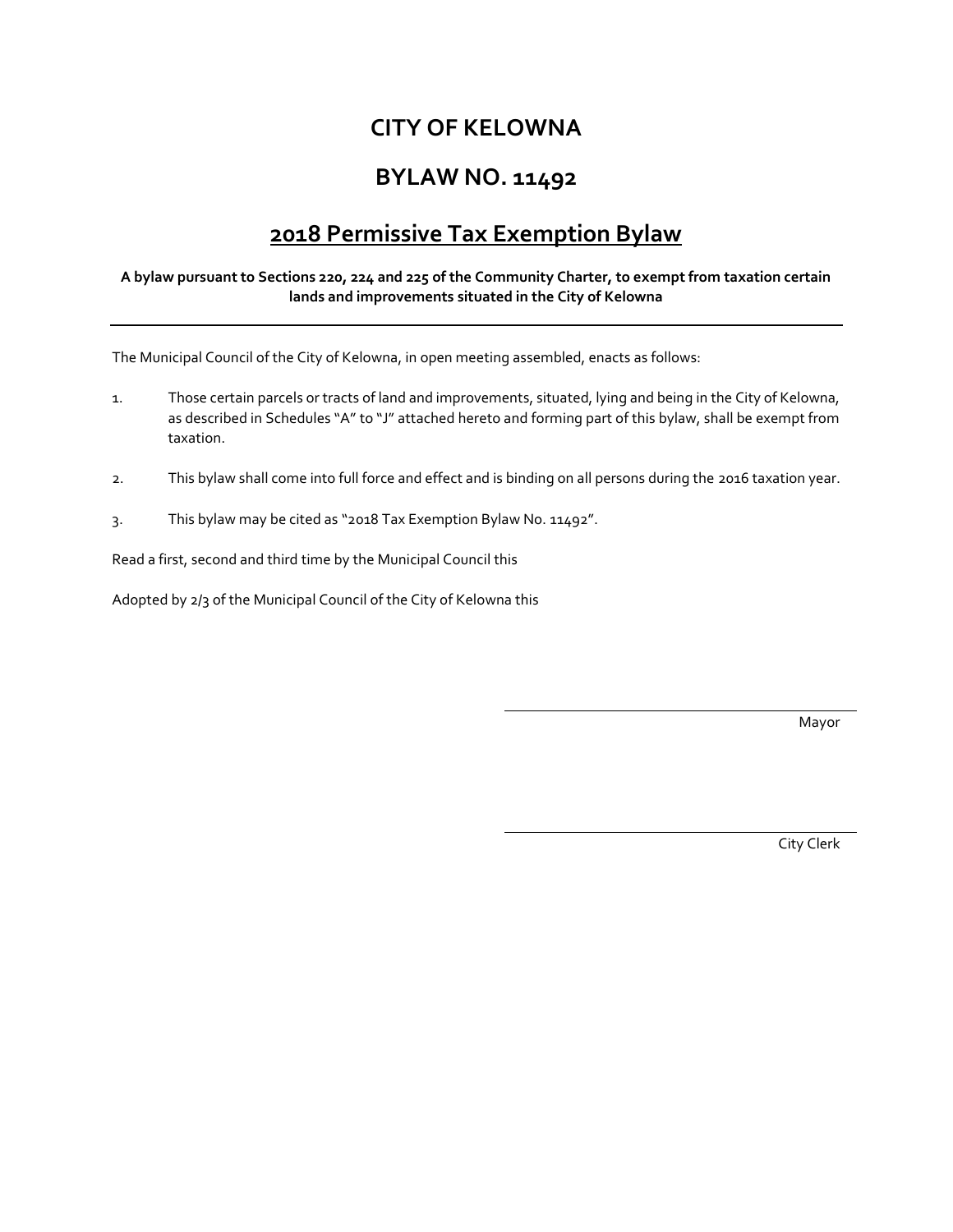# **Schedule A – Public Worship**

| NO.            | ROLL NO. | <b>LEGAL</b><br><b>DESCRIPTION</b>                                | <b>REGISTERED</b><br><b>OWNER/LESSEE</b>                           | RATIONALE/COMMENTS                                                                                                                                                                                                                                                     |
|----------------|----------|-------------------------------------------------------------------|--------------------------------------------------------------------|------------------------------------------------------------------------------------------------------------------------------------------------------------------------------------------------------------------------------------------------------------------------|
|                |          |                                                                   | The Union of Slavic                                                |                                                                                                                                                                                                                                                                        |
|                |          | Lot 1, Blk 13,                                                    | Churches of Evangelical                                            |                                                                                                                                                                                                                                                                        |
| 1              | 1230     | Plan 202, DL138                                                   | Christians c/o Trustees                                            |                                                                                                                                                                                                                                                                        |
| $\overline{2}$ | 1350     | Lots $2$ and $3$ , Blk<br>15, Plan 202, DL<br>138                 | <b>Trustees of First United</b><br>Church                          |                                                                                                                                                                                                                                                                        |
| 3              | 1360     | Lot 4, Blk 15, Plan<br>202, DL 138 In<br>Trust - DD<br>197582F    | <b>Trustees of First United</b><br>Church                          | Note: Parking Lot                                                                                                                                                                                                                                                      |
| 4              | 1370     | Lot 5, Blk 15, Plan<br>202, DL 138 In<br>Trust - DD<br>197582F    | <b>Trustees of First United</b><br>Church                          | Note: Parking Lot                                                                                                                                                                                                                                                      |
| 5              | 6911     | Lot 25, Plan 578,<br>DL 138, Except<br>Plan H16278, &<br>Lot A PL | Kelowna Buddhist<br>Society                                        |                                                                                                                                                                                                                                                                        |
| 6              | 18380    | Lot 2, Plan<br>KAP1319, DL 138                                    | <b>Truth Now Tabernacle</b><br><b>United Pentecostal</b><br>Church |                                                                                                                                                                                                                                                                        |
| $\overline{7}$ | 21300    | Lot 19-20, Plan<br>2085, District<br>Lot 139                      | Unitarian Fellowship of<br>Kelowna Society                         | Criteria #5: 1462 sq ft taxable as principal<br>use of property not directly related to<br>principal purpose of organization owning<br>the property. (lease/rental to Serendipity<br>Daycare)                                                                          |
| 8              | 21640    | Lot 5, Blk B, Plan<br>2167, DL 139                                | <b>Christian Science Society</b><br>of Kelowna                     |                                                                                                                                                                                                                                                                        |
| 9              | 22500    | Lot 6, Plan 2271,<br>DL 139                                       | Kelowna Tabernacle<br>Congregation - Trustees                      |                                                                                                                                                                                                                                                                        |
| 10             | 51070    | Lot 1, Plan<br>11332, DL 137                                      | Governing Council of the<br>Salvation Army in<br>Canada            | Note: Parking Lot                                                                                                                                                                                                                                                      |
| 11             | 57010    | Lot 1, Plan 15741                                                 | Ray Chase, Emsley<br>Hunter, and Cyril Nash<br>(Trustees)          | Criteria #5: 3096 sq ft taxable as principal<br>use of property not directly related to<br>principal purpose of organization owning<br>the property. (1548 sq ft Taxable:<br>lease/rental to L'Eslale daycare) & (1548 sq<br>ft Taxable: lease/rental to Music School) |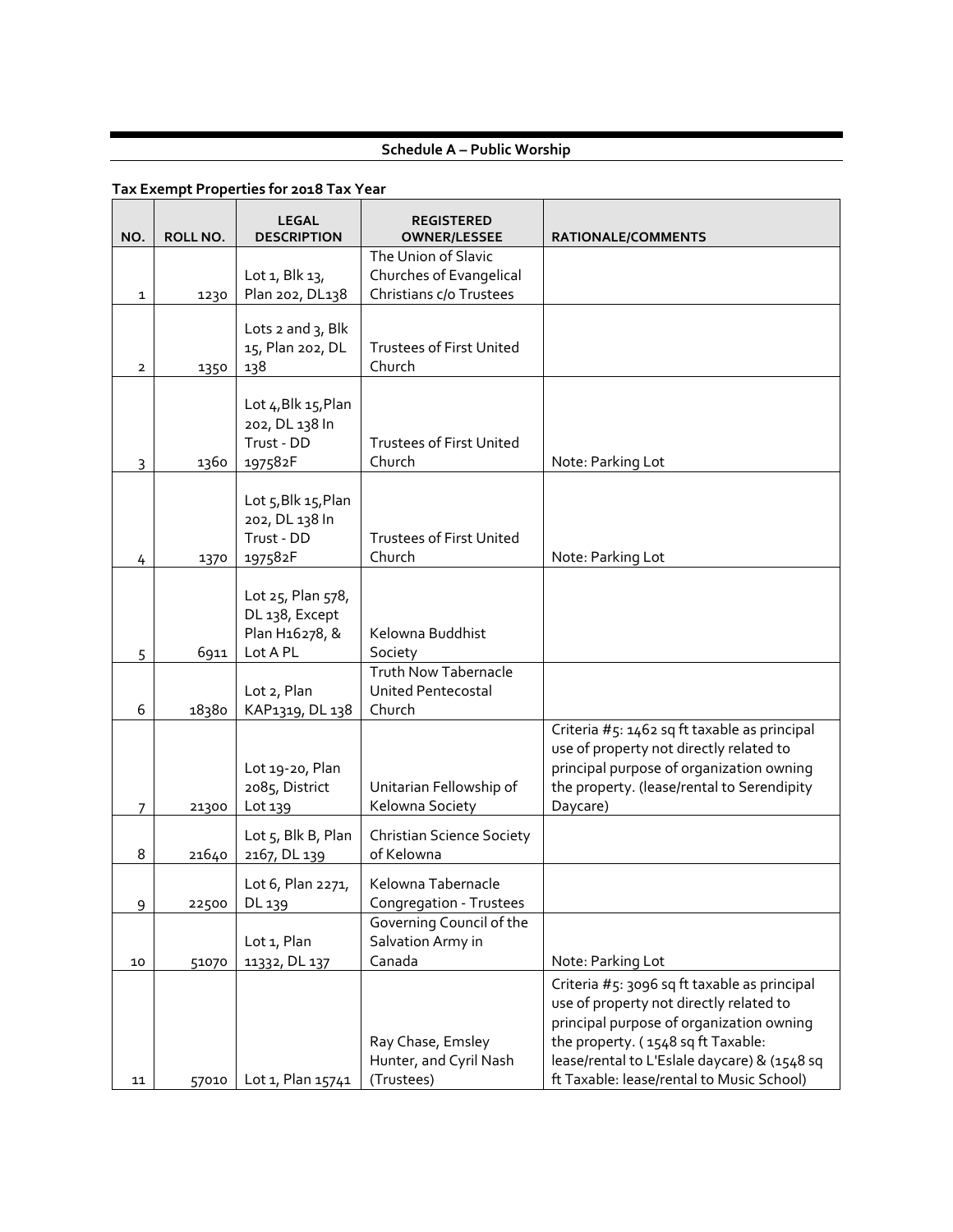| NO. | ROLL NO. | <b>LEGAL</b><br><b>DESCRIPTION</b> | <b>REGISTERED</b><br><b>OWNER/LESSEE</b>       | <b>RATIONALE/COMMENTS</b>                                                                |
|-----|----------|------------------------------------|------------------------------------------------|------------------------------------------------------------------------------------------|
|     |          | Lot A, Plan                        | <b>Convention Baptist</b>                      |                                                                                          |
| 12  | 57510    | 16013, DL 137                      | Churches of BC                                 |                                                                                          |
|     |          |                                    | The Trustees of                                |                                                                                          |
| 13  | 62110    | Lot $A_{I}$<br>KAP65650            | Congregation of Kelowna<br><b>Bible Chapel</b> |                                                                                          |
|     |          |                                    | The Trustees of                                |                                                                                          |
|     |          |                                    | Congregation of Kelowna                        |                                                                                          |
| 14  | 62120    | Lot 2, Plan 17933                  | <b>Bible Chapel</b>                            | Note: Parking Lot                                                                        |
|     |          |                                    |                                                | Criteria #3: No change in status per Policy                                              |
|     |          | Lot 3, Plan                        | Trustees Congregation -                        | 327 as "Daycare" is operating on avg. at                                                 |
| 15  | 68680    | 25524                              | <b>Grace Baptist Church</b>                    | below market (Thrive out of school club).                                                |
|     |          |                                    |                                                | Criteria #9: Residences will be excluded                                                 |
|     |          | Lot A, Plan                        | Roman Catholic Bishop                          | from otherwise tax exempt property (Note:                                                |
| 16  | 69380    | 27070                              | Of Nelson                                      | Church Manse/Rectory)                                                                    |
|     |          |                                    | Governing Council of the                       |                                                                                          |
|     |          | Lot 1, Plan                        | Salvation Army in<br>Canada (Community         |                                                                                          |
| 17  | 71130    | 30180, DL137                       | Church)                                        |                                                                                          |
|     |          | Lot 4, Plan                        | Seventh Day Adventist                          |                                                                                          |
| 18  | 71680    | 30824                              | Church (BC Conference)                         |                                                                                          |
|     |          |                                    |                                                |                                                                                          |
|     |          | Lot A, Plan                        | Roman Catholic Bishop                          | Criteria #9: Residences will be excluded<br>from otherwise tax exempt property (Note:    |
| 19  | 74502    | 33076, DL138                       | of Nelson                                      | Church Manse/Rectory)                                                                    |
|     |          |                                    | Trustees of The                                |                                                                                          |
|     |          |                                    | Congregation of the                            |                                                                                          |
|     |          |                                    | Christ Evangelical<br>Lutheran Church          |                                                                                          |
| 20  | 75210    | Lot 1, Plan 34637                  |                                                |                                                                                          |
|     |          | Lot C, Plan                        | The Congregation of the                        |                                                                                          |
| 21  | 76394    | 40170, DL137                       | First Mennonite Church                         |                                                                                          |
|     |          |                                    | Ukrainian Catholic                             | Criteria #9: Residences will be excluded                                                 |
|     |          | Lot 1, Plan                        | Eparchy of New                                 | from otherwise tax exempt property (Note:                                                |
| 22  | 78266    | KAP47242<br>Lot A, Plan            | Westminster                                    | Church Manse/Rectory)                                                                    |
|     |          | KAP91385, DL                       | Synod-Diocese of                               |                                                                                          |
| 23  | 83239    | 14                                 | Kootenay                                       |                                                                                          |
|     |          | Lot 1, Plan                        | Trust Cong St David's                          |                                                                                          |
| 24  | 3255224  | KAP56294                           | Presb Church                                   |                                                                                          |
|     |          |                                    |                                                |                                                                                          |
|     |          |                                    |                                                | Criteria #5: 2,974 sq ft taxable as principal<br>use of property not directly related to |
|     |          | Lot A, Plan                        | Kelowna Christian                              | principal purpose of organization owning                                                 |
| 25  | 3337370  | 23927                              | Reformed Church                                | the property. (lease/rental to GRASP)                                                    |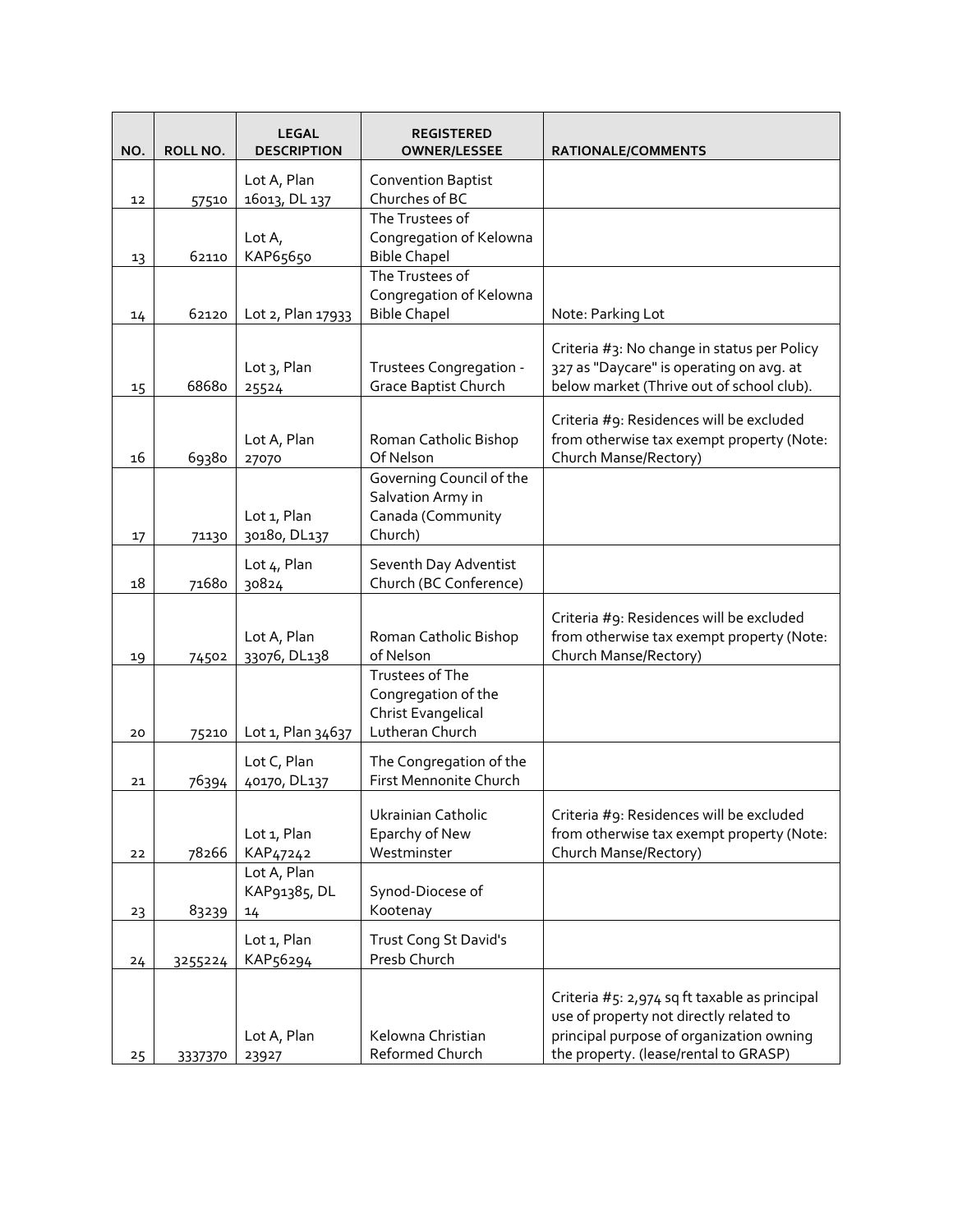| NO. | ROLL NO. | <b>LEGAL</b><br><b>DESCRIPTION</b>                                                   | <b>REGISTERED</b><br><b>OWNER/LESSEE</b>                   | RATIONALE/COMMENTS                                                                                                                                                                                                                                                                           |
|-----|----------|--------------------------------------------------------------------------------------|------------------------------------------------------------|----------------------------------------------------------------------------------------------------------------------------------------------------------------------------------------------------------------------------------------------------------------------------------------------|
|     |          | Lot A, Plan                                                                          | Okanagan Jewish                                            | Criteria #5: 1,200 sq ft taxable as principal<br>use of property not directly related to<br>principal purpose of organization owning<br>the property (lease/rental North Glenmore                                                                                                            |
| 26  | 3337769  | KAP83760                                                                             | <b>Community Association</b>                               | Daycare)                                                                                                                                                                                                                                                                                     |
| 27  | 3378102  | Lot A, Plan<br>44041                                                                 | <b>Glenmore Congregation</b><br>of Jehovah's Witnesses     |                                                                                                                                                                                                                                                                                              |
| 28  | 3922000  | Lot A, Plan 5223                                                                     | BC Assn of Seventh Day<br>Adventist                        |                                                                                                                                                                                                                                                                                              |
| 29  | 4310442  | Lot A, Plan<br>31085                                                                 | Seventh Day Adventist<br>Church (BC Conference)            |                                                                                                                                                                                                                                                                                              |
| 30  | 4423888  | Lot PT 26, Plan<br>187 Except Plan<br>3067, That PT of<br>L 25 PL 187 S/O<br>PL B130 | Synod of the Diocese of<br>Kootenay                        |                                                                                                                                                                                                                                                                                              |
|     |          | Lot 1, Sec 19,<br>Twp 26, Plan<br>37842                                              | Kelowna Full Gospel<br>Church Society                      | Criteria #3: No change in status per Policy<br>327 as "Daycare" is operating on avg. at<br>below market (Thrive out of school club).<br>Criteria #9: Residences will be excluded<br>from otherwise tax exempt property (Note:<br>Housing Society)                                            |
| 31  | 4571592  |                                                                                      | Church of the Nazarene -                                   |                                                                                                                                                                                                                                                                                              |
| 32  | 4645000  | Lot 7, Plan 3727                                                                     | Canada Pacific                                             |                                                                                                                                                                                                                                                                                              |
| 33  | 4660000  | Lot 1, Plan 4877                                                                     | Serbian Orthodox Par-<br>Holy Prophet St Ilija<br>(Parish) | Criteria #9: 680 sq. ft taxable as residences<br>will be excluded from otherwise tax exempt<br>property. [Note: Church Manse/Rectory]                                                                                                                                                        |
| 34  | 4803157  | Lot A, Sec 22,<br>Twp 26, Plan<br>71145                                              | <b>BC Assoc of Seventh Day</b><br>Adventists               | New roll number after amalgamation of roll<br>4803156 and 4727001. Criteria #5: on previous<br>roll 4727001, 75% of improvements and 25% of<br>land taxable as principal use of property not<br>directly related to principal purpose of<br>organization owning the property. (lease/rental) |
| 35  | 4804250  | Lot A, Plan<br>29696                                                                 | Gurdwara Guru Amardas<br>Darbar Sikh Society               | Criteria #9: 240 sq ft taxable as residences<br>will be excluded from otherwise tax exempt<br>property (Note: church manse/rectory).                                                                                                                                                         |
| 36  | 5475931  | Lot Pcl Z, Sec<br>23, Twp 26, Plan<br>24426, Except<br>Plan KAP69971,<br>DD J53659   | <b>Evangelical Missionary</b><br>Church of Canada          |                                                                                                                                                                                                                                                                                              |
|     |          |                                                                                      | <b>BC Conference of</b>                                    | Criteria #9: Residences will be excluded                                                                                                                                                                                                                                                     |
| 37  | 5476791  | Lot B, Plan<br>41234                                                                 | Mennonite Brethren<br>Churches                             | from otherwise tax exempt property (Note:<br>Housing Society)                                                                                                                                                                                                                                |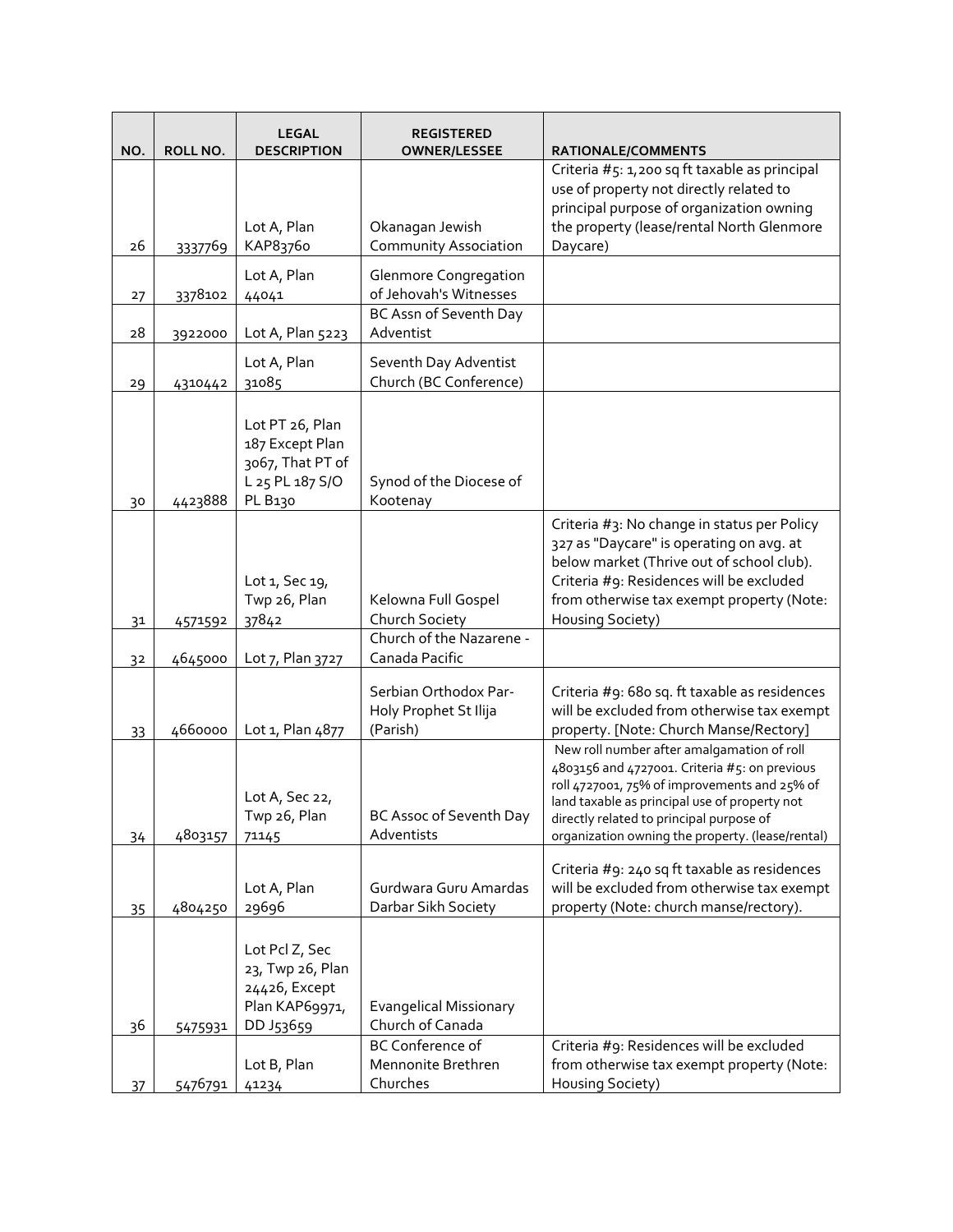| NO. | ROLL NO. | <b>LEGAL</b><br><b>DESCRIPTION</b>                 | <b>REGISTERED</b><br><b>OWNER/LESSEE</b>                                         | <b>RATIONALE/COMMENTS</b>                                                                                                                                                                                                          |
|-----|----------|----------------------------------------------------|----------------------------------------------------------------------------------|------------------------------------------------------------------------------------------------------------------------------------------------------------------------------------------------------------------------------------|
| 38  | 5606001  | Lot A, Plan<br>KAP76650                            | Okanagan Sikh Temple &<br><b>Cultural Society</b>                                | Criteria #9: Residences will be excluded<br>from otherwise tax exempt property (Note:<br>Church Manse/Rectory)                                                                                                                     |
| 39  | 5611000  | Lot PT 2, Plan<br>2166                             | Roman Catholic Bishop<br>of Nelson                                               | Criteria #9: Residences will be excluded<br>from otherwise tax exempt property (Note:<br>Church Manse/Rectory)                                                                                                                     |
| 40  | 5669001  | Lot A, Plan<br>51686                               | Okanagan Buddhist<br><b>Cultural Centre</b>                                      |                                                                                                                                                                                                                                    |
| 41  | 5752000  | Lot A, Plan 4841                                   | Okanagan Chinese<br><b>Baptist Church</b>                                        |                                                                                                                                                                                                                                    |
| 42  | 6198870  | Lots 78, 79 & 80,<br>Sec 26, Twp 26,<br>Plan 22239 | <b>Pentecostal Assemblies</b><br>of Canada                                       |                                                                                                                                                                                                                                    |
| 43  | 6198872  | Parcel A, Plan<br>22239                            | Synod of the Diocese of<br>Kootenay                                              |                                                                                                                                                                                                                                    |
| 44  | 6199358  | Lot H, Sec 26,<br>Twp 26, Plan<br>26182            | Faith Lutheran Church of<br>Kelowna                                              | Criteria #5: 800 sq ft taxable as principal<br>use of property not directly related to<br>principal purpose of organization owning<br>the property (lease/rental Imagination Way<br>Preschool).                                    |
| 45  | 6337001  | Lot 1, Sec 27,<br>Twp 26 Plan<br>63747             | <b>BC Muslim Association</b>                                                     | New roll number after amalgamation of roll<br>6339000 and 6337000                                                                                                                                                                  |
| 46  | 6370120  | Lot A, Plan<br>19465, DL 143,<br>Sec 27, Twp 26    | <b>Trustees of Spring Valley</b><br>Congregation of<br>Jehovah's Witnesses       |                                                                                                                                                                                                                                    |
| 47  | 6372497  | Lot 1, Plan<br>KAP55460                            | Kelowna Christian Centre<br>Soc Inc                                              |                                                                                                                                                                                                                                    |
| 48  | 6372506  | Lot A, Plan<br>KAP56177                            | New Apostolic Church of<br>Canada Inc.                                           |                                                                                                                                                                                                                                    |
| 49  | 6496742  | Lot 1, Sec 29 &<br>32, Plan<br>KAP64073            | The Church of Jesus<br>Christ of Latter-Day<br>Saints                            |                                                                                                                                                                                                                                    |
| 50  | 6735000  | Lot A, Plan<br>11520                               | <b>Trustees Rutland United</b><br>Church Pastoral Charge<br>of the United Church | Criteria #5: 1645 sq ft taxable (increased<br>from 1278 in prior year) as principal use of<br>property not directly related to principal<br>purpose of organization owning the<br>property (lease/rental Green Gables<br>Daycare). |
| 51  | 7212492  | Lot 1, Plan 37256                                  | Synod of the Diocese of<br>Kootenay                                              |                                                                                                                                                                                                                                    |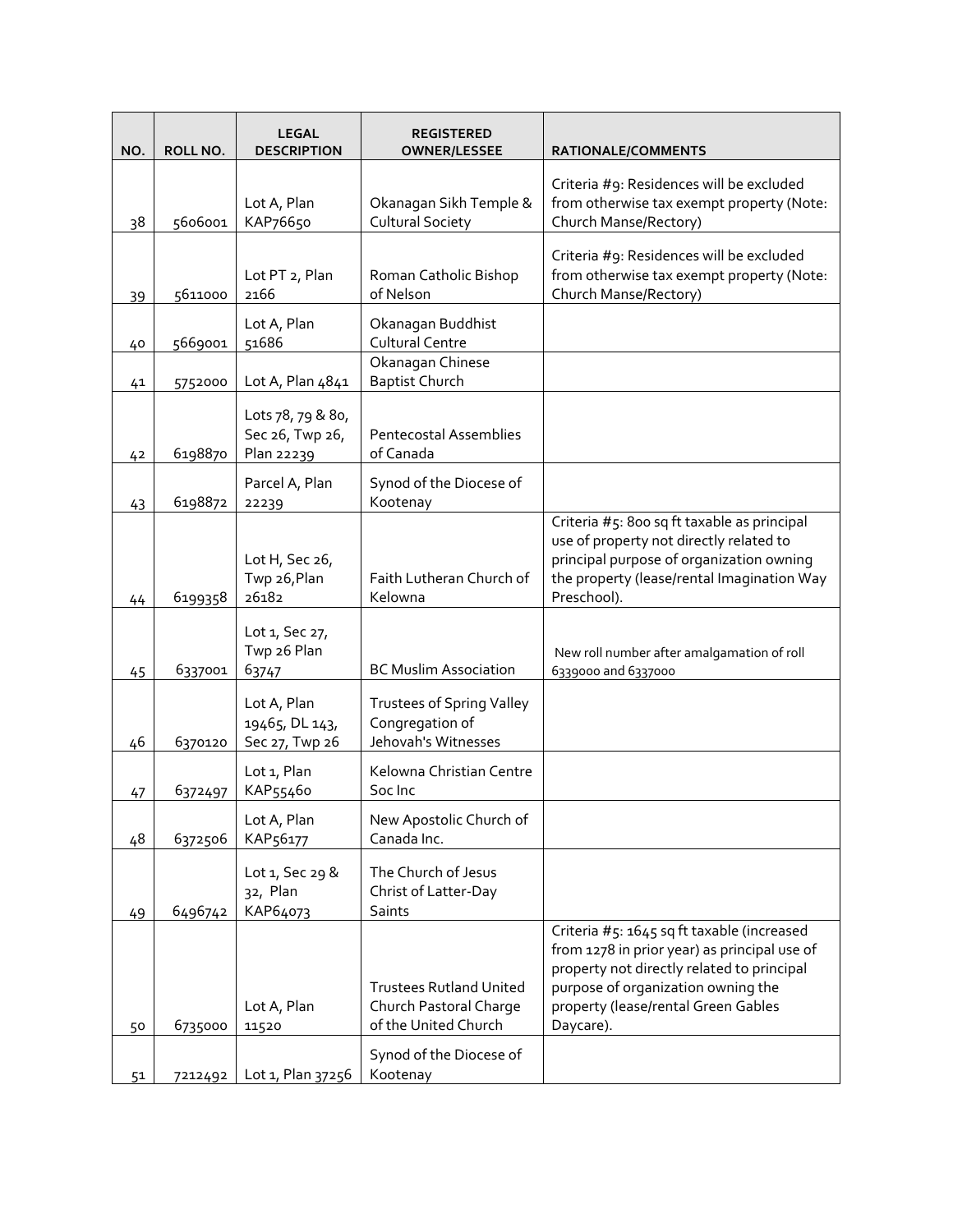| NO. | ROLL NO. | <b>LEGAL</b><br><b>DESCRIPTION</b>       | <b>REGISTERED</b><br><b>OWNER/LESSEE</b>                                           | RATIONALE/COMMENTS                                                                                                                                                         |
|-----|----------|------------------------------------------|------------------------------------------------------------------------------------|----------------------------------------------------------------------------------------------------------------------------------------------------------------------------|
| 52  | 10407200 | Lot A, Plan<br>20452, DL 128             | Christian & Missionary<br>Alliance - Canadian<br>Pacific District                  |                                                                                                                                                                            |
| 53  | 10468000 | Lot 2, Plan 9491,<br>DL 129              | St. Peter & Paul<br><b>Ukrainian Greek</b><br>Orthodox Church of<br>Kelowna        | Criteria #9: Residences will be excluded<br>from otherwise tax exempt property (Note:<br>Orchard Haven Housing Society)                                                    |
| 54  | 10519844 | Lot A, Plan<br>37351 (Portion of<br>Lot) | Apostolic Resource<br>Centre Society                                               | Criteria #5: 8896 sq ft taxable as principal<br>use of property not directly related to<br>principal purpose of organization owning<br>the property (Commercial Class o6). |
| 55  | 10519903 | EPP64708, Lot<br>A, DI 129, LD 41        | Kelowna Trinity Baptist<br>Church                                                  |                                                                                                                                                                            |
| 56  | 10738366 | Lot 2, Plan<br>KAP44292, DL<br>131       | Evangel Tabernacle of<br>Kelowna                                                   | Criteria #3: No change in status per Policy<br>327 as church "Daycare" is operating on<br>avg. at below market.                                                            |
| 57  | 10768002 | Lot 2, Plan<br>KAP81588                  | Roman Catholic Bishop<br>of Nelson                                                 | Criteria #9: Residences will be excluded<br>from otherwise tax exempt property (Note:<br>Church Manse/Rectory)                                                             |
| 58  | 10936348 | Lot 1, Plan 35917                        | Kelowna Gospel<br>Fellowship Church                                                |                                                                                                                                                                            |
| 59  | 10936653 | Lot 1, Plan<br>41844                     | <b>Canadian Mission Board</b><br>of the German Church of<br>God Dominion of Canada | Criteria #9: Residences will be excluded<br>from otherwise tax exempt property (Note:<br>Housing Society)                                                                  |
| 60  | 10937443 | Lot A, Plan<br>KAP76720                  | First Lutheran Church of<br>Kelowna BC                                             |                                                                                                                                                                            |
| 61  | 11025140 | Lot 1, Plan<br>25466, DL 135             | Trustees of The<br>Lakeshore Congregation<br>of Jehovah's Witnesses                |                                                                                                                                                                            |
| 62  | 11025172 | Lot 7, Plan<br>25798, DL 135             | Congregation of Bethel<br>Church of Kelowna                                        | Criteria #3: No change in status per Policy<br>327 as church "Daycare" is operating on<br>avg. at below market. (Village Daycare)                                          |
| 63  | 11059000 | Lot 1, Plan<br>12441, DL 136<br>Trustees | Providence Baptist<br>Church                                                       |                                                                                                                                                                            |
| 64  | 11097073 | Lot 1, Plan<br>KAP52447, DL<br>136       | C <sub>3</sub> Church                                                              | Change in status to fully exempt.<br>Preschool no longer operating on this<br>property.                                                                                    |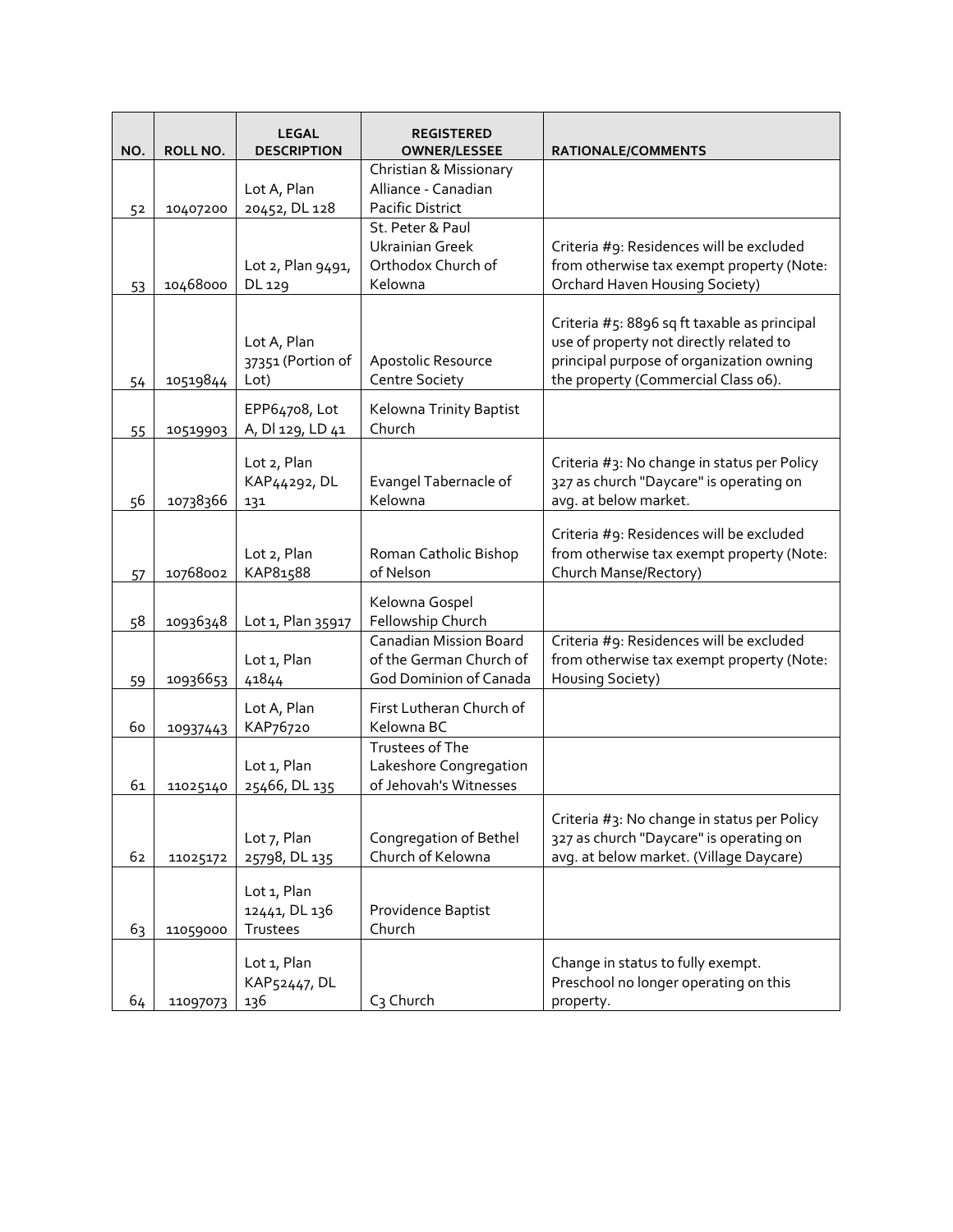#### **Schedule B – Private Schools**

| NO. | ROLL NO. | <b>LEGAL</b><br><b>DESCRIPTION</b>                                       | <b>REGISTERED</b><br><b>OWNER/LESSEE</b>                   | RATIONALE/COMMENTS                                                                                                                                                                                       |
|-----|----------|--------------------------------------------------------------------------|------------------------------------------------------------|----------------------------------------------------------------------------------------------------------------------------------------------------------------------------------------------------------|
| 1   | 52700    | Lot C, Plan<br>12546, DL 138                                             | Roman Catholic Bishop<br>of Nelson                         |                                                                                                                                                                                                          |
| 2   | 74502    | Lot A, Plan<br>33076, DL 138                                             | Roman Catholic Bishop<br>of Nelson                         | Criteria #9: Residences will be excluded from<br>otherwise tax exempt property (Note: Church<br>Manse/Rectory)                                                                                           |
| 3   | 3458033  | Lot 1, KAP86356                                                          | Aberdeen Hall Senior<br><b>School Society</b>              | Criteria #5: 2 parcels of land amalgamated<br>with this property in 2014 are taxable as<br>principal use of property not directly related<br>to principal purpose of organization owning<br>the property |
| 4   | 4417000  | Lot A, Plan<br>KAP1725                                                   | Okanagan Montessori<br><b>Elementary School</b><br>Society | Criteria #3: No change in status per Policy<br>327 as "Daycare" is operating on avq. at<br>below market.                                                                                                 |
| 5   | 5122000  | Lot 2, Plan 3849,<br>Sec 23, Twp 26,<br>Ld 41 exc Plan<br>16489 (15 ac.) | Seventh-Day Adventist<br>Church - BC Conference            |                                                                                                                                                                                                          |
| 6   | 6372497  | Lot 1, Plan<br>KAP55460                                                  | Kelowna Christian<br>Centre Society Inc                    |                                                                                                                                                                                                          |
| 7   | 6372527  | Lot A, Plan<br>KAP71175                                                  | Vedanta Educational<br>Society Inc                         |                                                                                                                                                                                                          |
| 8   | 7212595  | Lot A, Plan<br>KAP48732                                                  | <b>Waldorf School</b><br>Association of Kelowna            | Criteria #3: No change in status per Policy<br>327 as "Daycare" is operating on avg. at<br>below market.                                                                                                 |
| 9   | 7212596  | Lot B, Plan<br>KAP48732                                                  | <b>Waldorf School</b><br>Association of Kelowna            |                                                                                                                                                                                                          |
| 10  | 10589111 | Lot 1, Plan<br>KAP59724                                                  | Kelowna Society for<br>Christian Education                 | Criteria #3: No change in status per Policy<br>327 as "Daycare" is operating on avg. at<br>below market.                                                                                                 |
| 11  | 10738366 | Lot 2, Plan<br>KAP44292, DL<br>131                                       | Evangel Tabernacle of<br>Kelowna                           |                                                                                                                                                                                                          |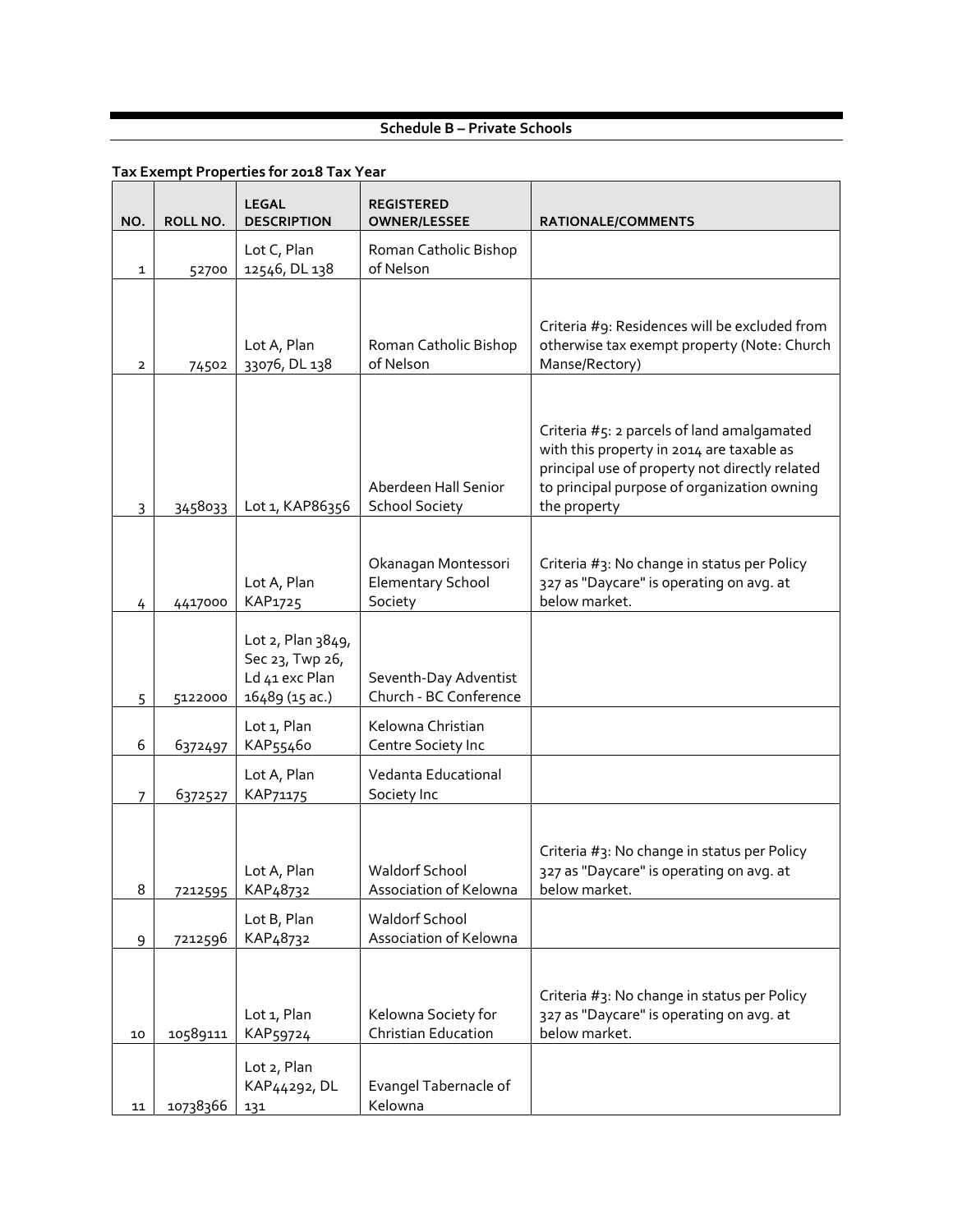| NO. | ROLL NO. | <b>LEGAL</b><br><b>DESCRIPTION</b> | <b>REGISTERED</b><br><b>OWNER/LESSEE</b>                 | <b>RATIONALE/COMMENTS</b> |
|-----|----------|------------------------------------|----------------------------------------------------------|---------------------------|
|     |          |                                    |                                                          |                           |
| 12  | 10738378 | Lot A, Plan<br>KAP54674, DL<br>131 | The Catholic<br>Independent Schools of<br>Nelson Diocese |                           |
| 13  | 10937443 | Lot A, Plan<br>KAP76720            | First Lutheran Church<br>of Kelowna                      |                           |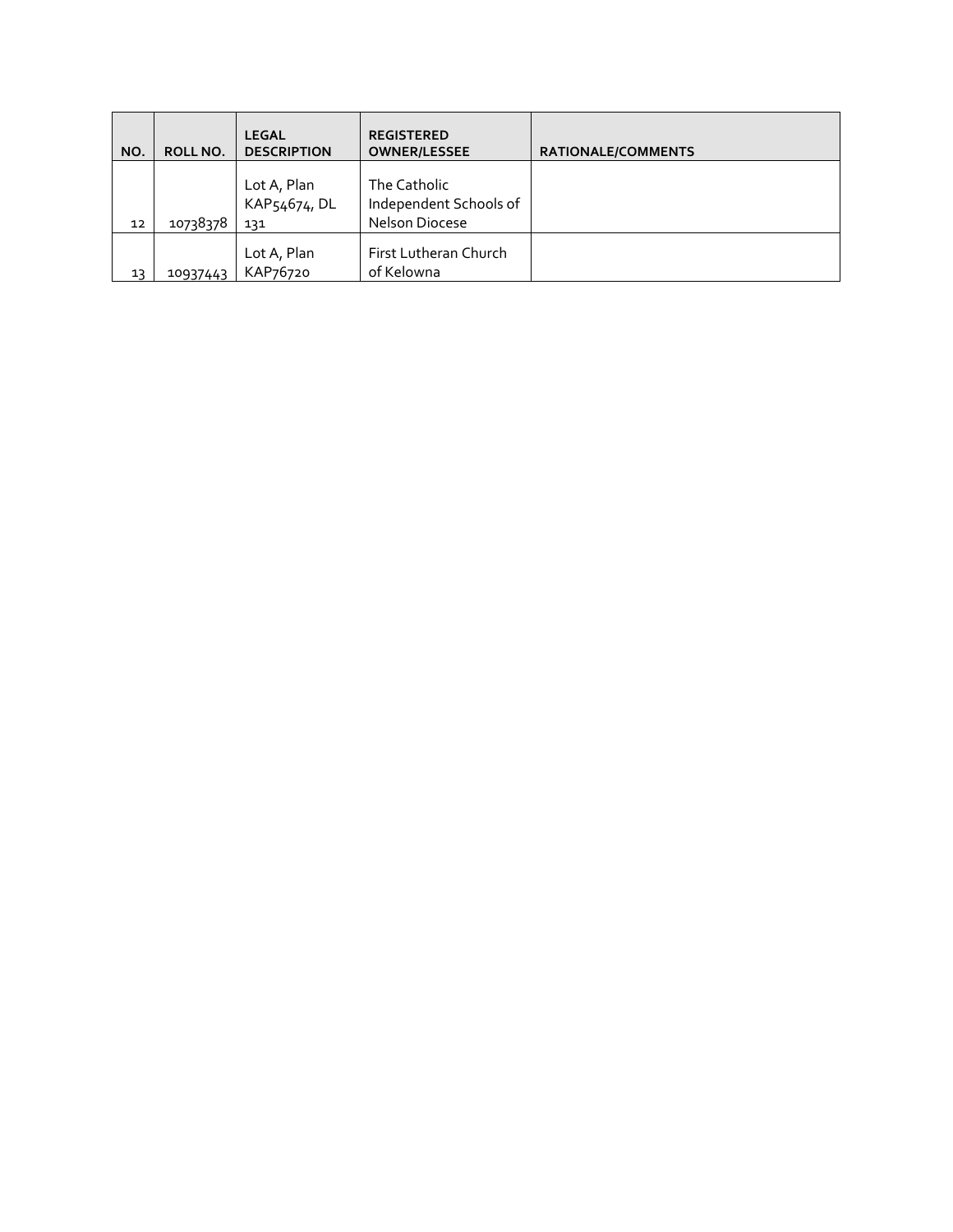# **Schedule C – Hospitals**

| NO. | ROLL NO. | <b>LEGAL</b><br><b>DESCRIPTION</b> | <b>REGISTERED</b><br><b>OWNER/LESSEE</b> | <b>RATIONALE/COMMENTS</b> |
|-----|----------|------------------------------------|------------------------------------------|---------------------------|
|     | 79392    | Lot A, Plan<br>KAP60581, DL 14     | Canadian Cancer Society                  |                           |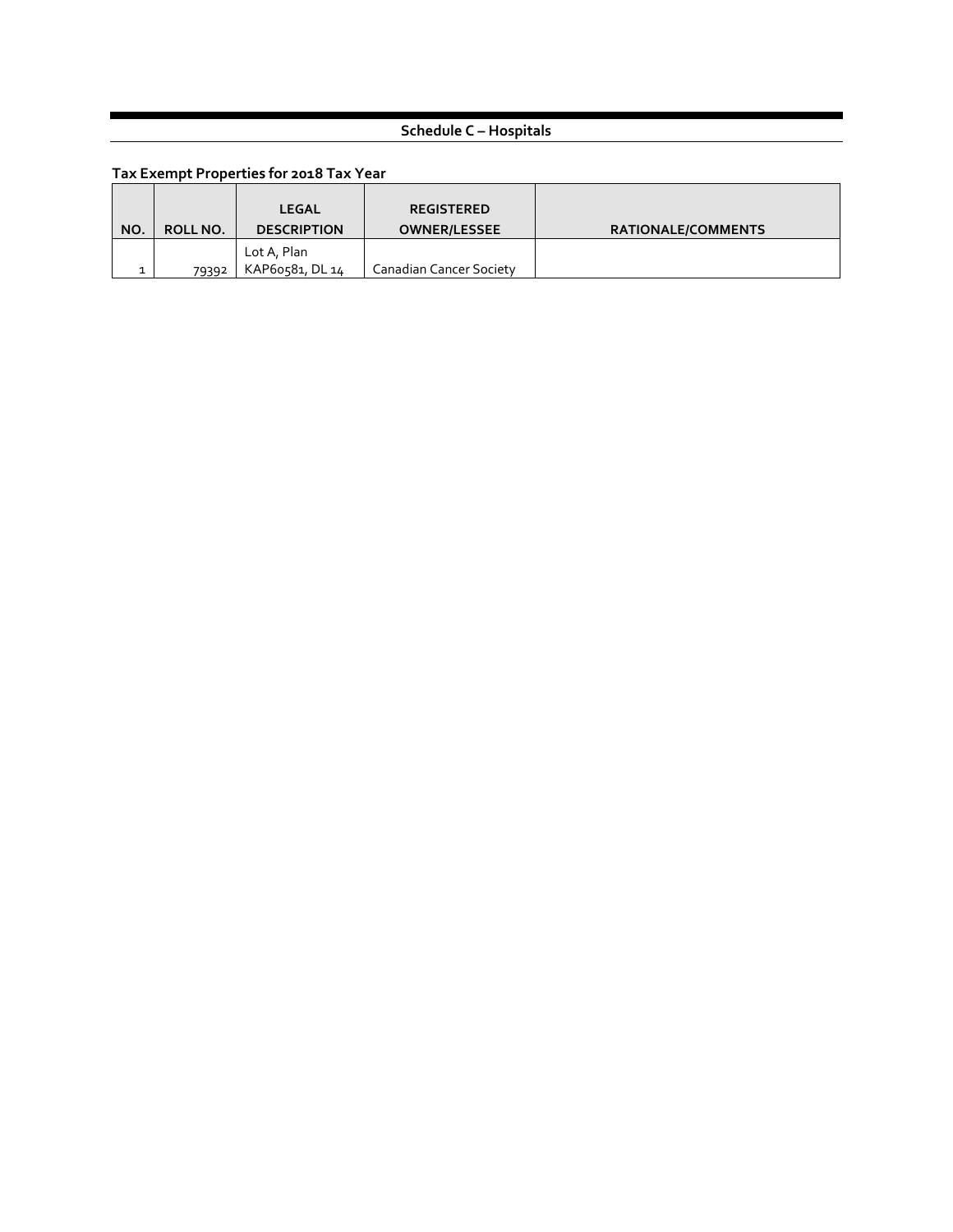# **Schedule D – Special Needs Housing**

|                |          | <b>LEGAL</b>                 | <b>REGISTERED</b>                     |                    |
|----------------|----------|------------------------------|---------------------------------------|--------------------|
| NO.            | ROLL NO. | <b>DESCRIPTION</b>           | <b>OWNER/LESSEE</b>                   | RATIONALE/COMMENTS |
|                |          |                              |                                       |                    |
|                |          | Lot 15, Plan 462,            | Kelowna Gospel Mission                |                    |
| $\mathbf{1}$   | 4340     | DL 139                       | Society                               |                    |
|                |          |                              |                                       |                    |
|                |          | Lot 4, Plan 635, DL          | Bridge Youth & Family                 |                    |
| $\overline{2}$ | 7270     | 14                           | <b>Services Society</b>               |                    |
|                |          |                              |                                       |                    |
|                |          | Lot 10, Plan 2498,<br>DL 137 | <b>Bridges to New Life</b><br>Society |                    |
| 3              | 23390    |                              | New Opportunities for                 |                    |
|                |          |                              | Women (NOW) Canada                    |                    |
| 4              | 33110    | Lot 2, Plan 3929             | Society                               |                    |
|                |          |                              |                                       |                    |
|                |          |                              | Kelowna Gospel Mission                |                    |
| 5              | 46240    | Lot 20, Plan 9138            | Society                               |                    |
|                |          |                              |                                       |                    |
|                |          |                              | Kelowna Gospel Mission                |                    |
| 6              | 46250    | Lot 21, Plan 9138            | Society                               |                    |
|                |          |                              |                                       |                    |
|                |          |                              | Okanagan Halfway House                |                    |
| $\overline{7}$ | 48500    | Lot 8, Plan 10011            | Society Inc.                          |                    |
|                |          |                              |                                       |                    |
|                |          | Lot 33, Plan 10011,          | <b>Resurrection Recovery</b>          |                    |
| 8              | 48750    | D.L. 137                     | Resource Society Inc.                 |                    |
|                |          |                              |                                       |                    |
|                |          |                              | Okanagan Halfway House                |                    |
| $\overline{9}$ | 48770    | Lot 35, Plan 10011           | Society                               |                    |
|                |          |                              |                                       |                    |
|                |          | Lot 22, Plan                 | <b>Resurrection Recovery</b>          |                    |
| 10             | 50050    | KAP10689                     | Resource Society                      |                    |
|                |          |                              | <b>Resurrection Recovery</b>          |                    |
| 11             | 50060    | Lot 23, Plan 10689           | Resource Society                      |                    |
|                |          |                              |                                       |                    |
|                |          |                              | <b>Resurrection Recovery</b>          |                    |
| 12             | 50070    | Plan 10689, Lot 24           | Resource Society                      |                    |
|                |          |                              |                                       |                    |
|                |          |                              | <b>Resurrection Recovery</b>          |                    |
| 13             | 50080    | Lot 25, Plan 10689           | Resource Society                      |                    |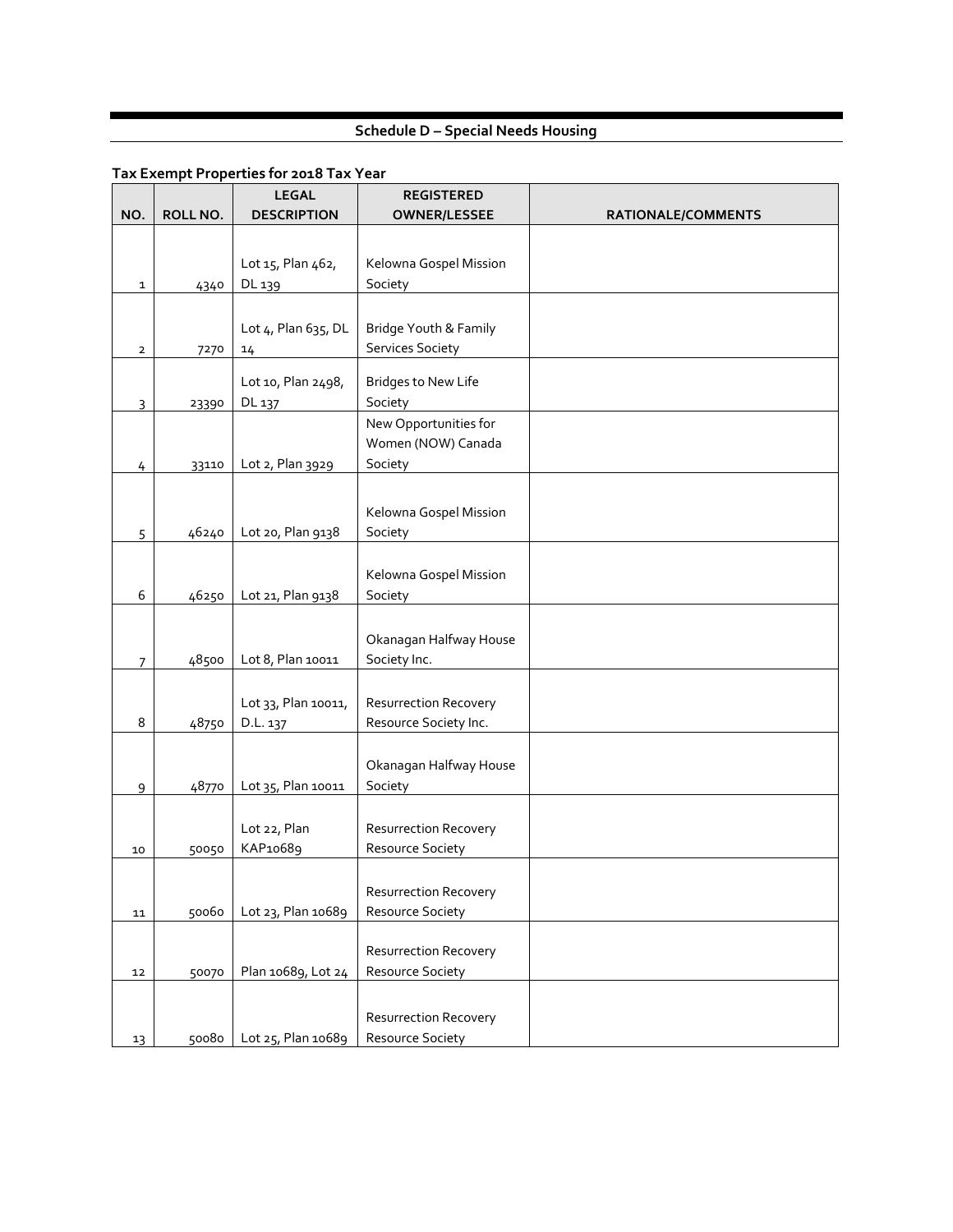|        |          | <b>LEGAL</b>            | <b>REGISTERED</b>                                    |                    |
|--------|----------|-------------------------|------------------------------------------------------|--------------------|
| NO.    | ROLL NO. | <b>DESCRIPTION</b>      | <b>OWNER/LESSEE</b>                                  | RATIONALE/COMMENTS |
|        |          |                         |                                                      |                    |
|        |          |                         |                                                      |                    |
|        |          |                         | Society of St. Vincent De                            |                    |
| 14     | 50650    | Lot A, PL 11018         | Paul of Central Okanagan                             |                    |
|        |          |                         |                                                      |                    |
|        |          |                         | Central Okanagan                                     |                    |
|        |          |                         | <b>Emergency Shelter</b>                             |                    |
| 15     | 55030    | Lot 4, Plan 14741       | Society                                              |                    |
|        |          |                         |                                                      |                    |
|        |          |                         | Central Okanagan                                     |                    |
|        |          |                         | <b>Emergency Shelter</b>                             |                    |
| 16     | 55040    | Lot 5, Plan 14741       | Society                                              |                    |
|        |          |                         |                                                      |                    |
|        |          |                         | Okanagan Halfway House                               |                    |
| 17     | 55150    | Lot A, Plan 14836       | Society                                              |                    |
|        |          |                         |                                                      |                    |
|        |          |                         | Adult Integrated Mental                              |                    |
| $18\,$ | 71805    | Lot 1, Plan 31153       | <b>Health Services Society</b>                       |                    |
|        |          |                         |                                                      |                    |
|        |          |                         |                                                      |                    |
|        |          | Plan KAS2634, Lot       | Okanagan Mental Health                               |                    |
| 19     | 80873    | ${\bf 1}$               | Services Society                                     |                    |
|        |          |                         |                                                      |                    |
|        |          |                         |                                                      |                    |
|        |          |                         |                                                      |                    |
|        |          |                         |                                                      |                    |
|        |          | Plan KAP33003,<br>Lot A | The Bridge Youth &<br><b>Family Services Society</b> |                    |
| 20     | 5476630  |                         |                                                      |                    |
|        |          |                         |                                                      |                    |
|        |          |                         |                                                      |                    |
|        |          |                         |                                                      |                    |
|        |          | Plan KAP22268,          | The Bridge Youth &                                   |                    |
| 21     | 6370241  | Lot D                   | <b>Family Services Society</b>                       |                    |
|        |          |                         |                                                      |                    |
|        |          |                         |                                                      |                    |
|        |          |                         |                                                      |                    |
|        |          | Lot 4, Plan             | Kelowna Child Care                                   |                    |
| 22     | 10519958 | KAS1717                 | Society                                              |                    |
|        |          |                         |                                                      |                    |
|        |          |                         | National Society of Hope                             |                    |
|        |          | PCL A, Plan             | /Provincial Rental Housing                           |                    |
| 23     | 11097075 | KAP52447, DL 136        | Corp                                                 |                    |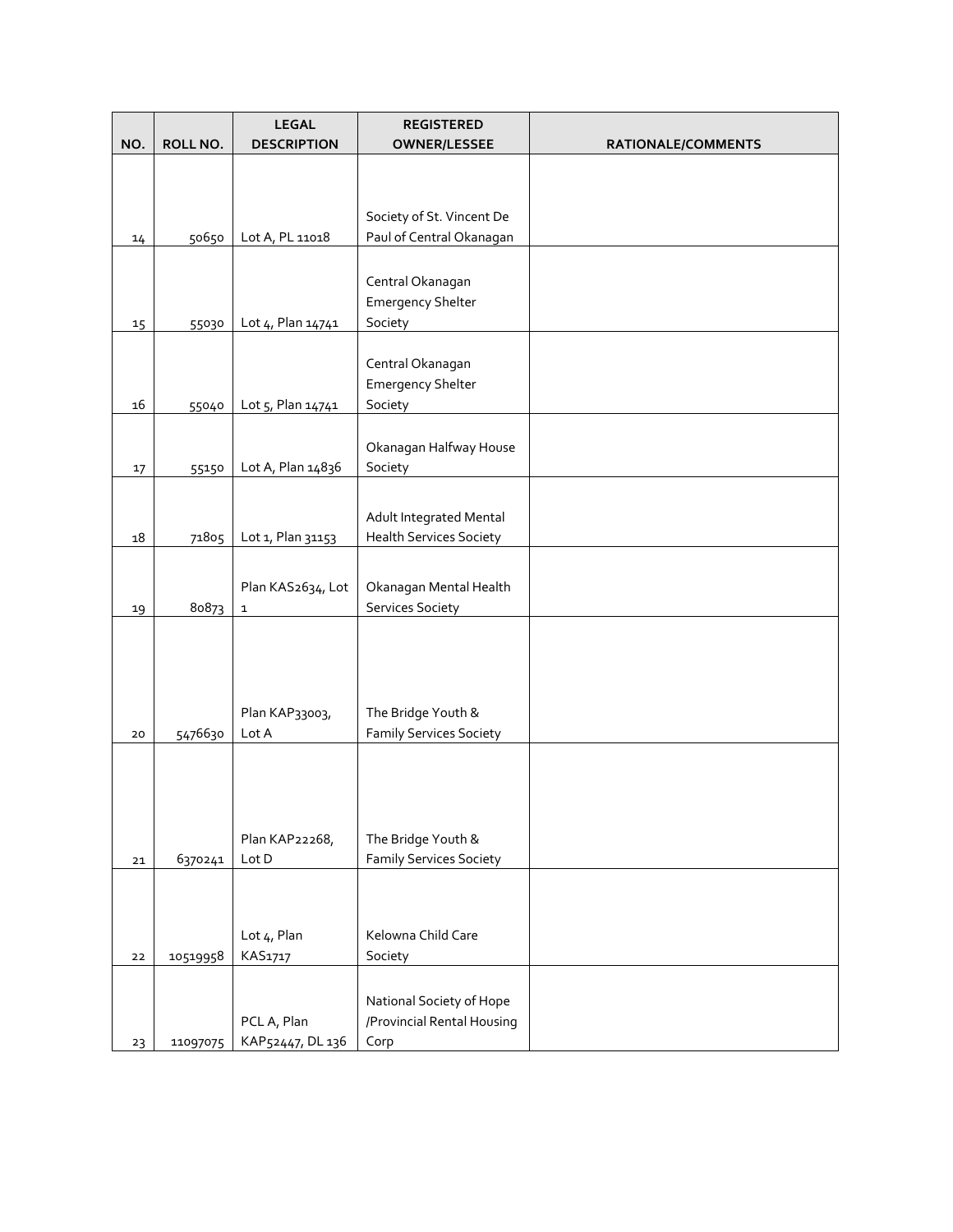# **Schedule E – Social Services**

|                |          | <b>LEGAL</b>                                                                  | <b>REGISTERED</b>                                         |                                                                                                                                            |
|----------------|----------|-------------------------------------------------------------------------------|-----------------------------------------------------------|--------------------------------------------------------------------------------------------------------------------------------------------|
| NO.            | ROLL NO. | <b>DESCRIPTION</b>                                                            | <b>OWNER/LESSEE</b>                                       | RATIONALE/COMMENTS                                                                                                                         |
| 1              | 4330     | Lot 14, Plan<br>462 Block 5                                                   | Kelowna Gospel<br><b>Mission Society</b>                  |                                                                                                                                            |
| $\overline{2}$ | 4580     | Lots 3 and $41$<br>Blk 8, DL 139,<br>Plan 462                                 | Ki-Low-Na Friendship<br>Society                           |                                                                                                                                            |
| 3              | 9900     | Plan 830, Lot<br>2, DL 14, Blk<br>21 exc Parcel<br>2A, B1750                  | Canadian Mental<br><b>Health Association</b>              |                                                                                                                                            |
| 4              | 10470    | Lot 11, Plan<br>922                                                           | Kelowna & District<br>S.H.A.R.E. Society                  |                                                                                                                                            |
| 5              | 16620    | Lot 8, Plan<br>1303 & Lot 1,<br>DL 139<br>PL13585 & Lot<br>1 DL139 PL<br>3585 | Central Okanagan<br>Community Food<br><b>Bank Society</b> |                                                                                                                                            |
| 6              | 16740    | Lot A, Plan<br>46222                                                          | Pathways Abilities<br>Society                             | New Applicant                                                                                                                              |
| 7              | 26190    | Lot 138, Plan<br>3163                                                         | Okanagan Boys & Girls<br>Clubs/City of Kelowna            | Criteria #3: No change in status per<br>Policy 327 "Daycare/Afterschool<br>Care" is operating on avg. at below<br>market.                  |
| 8              | 45862    | Lot A, Plan<br>9012                                                           | Okanagan Boys & Girls<br>Clubs/City of Kelowna            | Criteria #3: No change in status Per<br>Policy 327 "Daycare/Afterschool<br>Care" is operating on avg. at below<br>market.                  |
| 9              | 57060    | Plan 15778, Lot<br>B                                                          | Ki-Low-Na Friendship<br>Society                           |                                                                                                                                            |
| 10             | 59530    | Lot A, Plan<br>16898                                                          | Okanagan Boys & Girls<br>Clubs/City of Kelowna            | Criteria #3: No change in status per<br>Policy 327 "Daycare/Afterschool<br>Care" is operating on avg. at below<br>market.                  |
| 11             | 66250    | Lot 1, Plan<br>22678                                                          | Kelowna(#26) Royal<br>Canadian Legion                     | Criteria #7: 32% land and<br>improvements not exempt - Main<br>Dining area 870 sq ft, Cooler area 92<br>sq ft - Total 1,786 of 5,522 sq ft |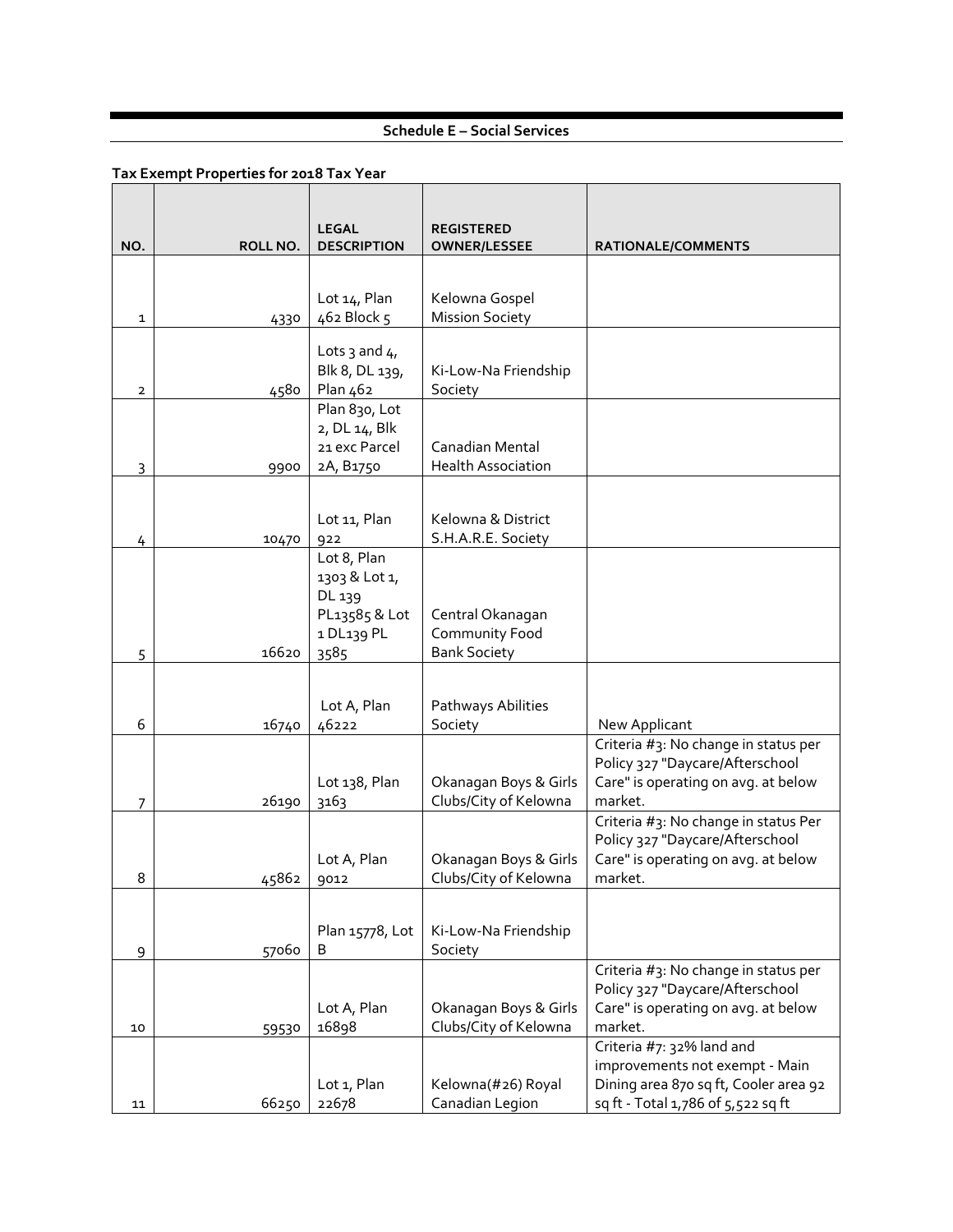| NO. | ROLL NO. | <b>LEGAL</b><br><b>DESCRIPTION</b>                          | REGISTERED<br><b>OWNER/LESSEE</b>                             | RATIONALE/COMMENTS                                                                                                       |
|-----|----------|-------------------------------------------------------------|---------------------------------------------------------------|--------------------------------------------------------------------------------------------------------------------------|
| 12  | 70175    | Lot A, Plan<br>28500                                        | Central Okanagan<br>Community Foodbank<br>Society             |                                                                                                                          |
| 13  | 79078    | Lot A, FL 139,<br>LD 41, Plan<br>KAP58056                   | Kelowna Community<br>Resources                                |                                                                                                                          |
| 114 | 76262    | Lot $1,$ Blk $6,$<br>Sec 20, Twp<br>26, ODYD,<br>Plan 39580 | Central Okanagan<br>Child Development<br>Association          |                                                                                                                          |
| 15  | 82144    | Lot A Plan<br>KAP86241                                      | Pathways Abilities<br>Society / City of<br>Kelowna            |                                                                                                                          |
| 16  | 4918002  | Lot A Plan<br>KAP90062                                      | Governing Council of<br>the Salvation Army in<br>Canada       |                                                                                                                          |
| 17  | 5477053  | Lot 5 Plan<br>KAS2126                                       | MADAY Society for<br>Seniors                                  |                                                                                                                          |
| 18  | 6198704  | Lot 1, Plan<br>KAP91112                                     | Boys & Girls Clubs/City<br>of Kelowna                         | Criteria #3:No change in status per<br>Policy 327 "Daycare/Afterschool<br>Care" is operating on avg. at below<br>market. |
| 19  | 6370273  | Lot 19, Plan<br>23749                                       | Ki-Low-Na Friendship<br>Society                               |                                                                                                                          |
| 20  | 6371030  | Lot 2, Plan<br>KAP30323                                     | Pathways Abilities<br>Society                                 |                                                                                                                          |
| 21  | 6774486  | Lot 2 Plan:<br>KAS2048                                      | <b>Big Brothers Big</b><br>Sisters of the<br>Okanagan Society |                                                                                                                          |
| 22  | 6774491  | Lot:7 Plan<br>KAS2048                                       | <b>Big Brothers Big</b><br>Sisters of the<br>Okanagan Society |                                                                                                                          |
| 23  | 10508002 | Lot 2, Plan<br>15777                                        | Kalano Club of<br>Kelowna                                     |                                                                                                                          |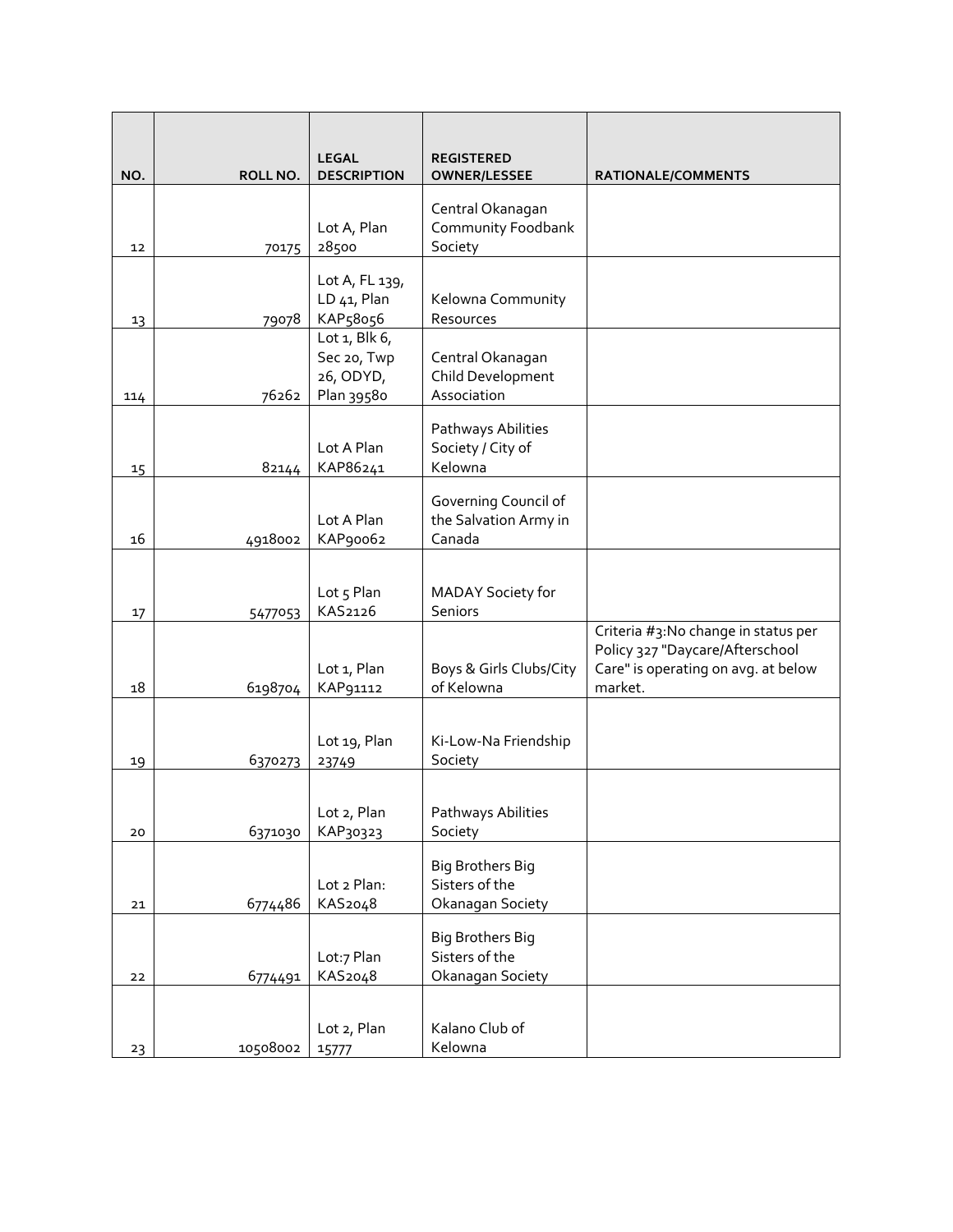| NO. | ROLL NO. | <b>LEGAL</b><br><b>DESCRIPTION</b>                   | <b>REGISTERED</b><br><b>OWNER/LESSEE</b>               | <b>RATIONALE/COMMENTS</b> |
|-----|----------|------------------------------------------------------|--------------------------------------------------------|---------------------------|
| 24  | 10519925 | Lot A, Plan<br>KAP54261                              | Reach Out Youth<br>Counselling & Services<br>Society   |                           |
| 25  | 10707000 | Lot 1, Plan<br>15596, Except<br><b>Plan KAP73753</b> | <b>BHF Building Healthy</b><br><b>Families Society</b> |                           |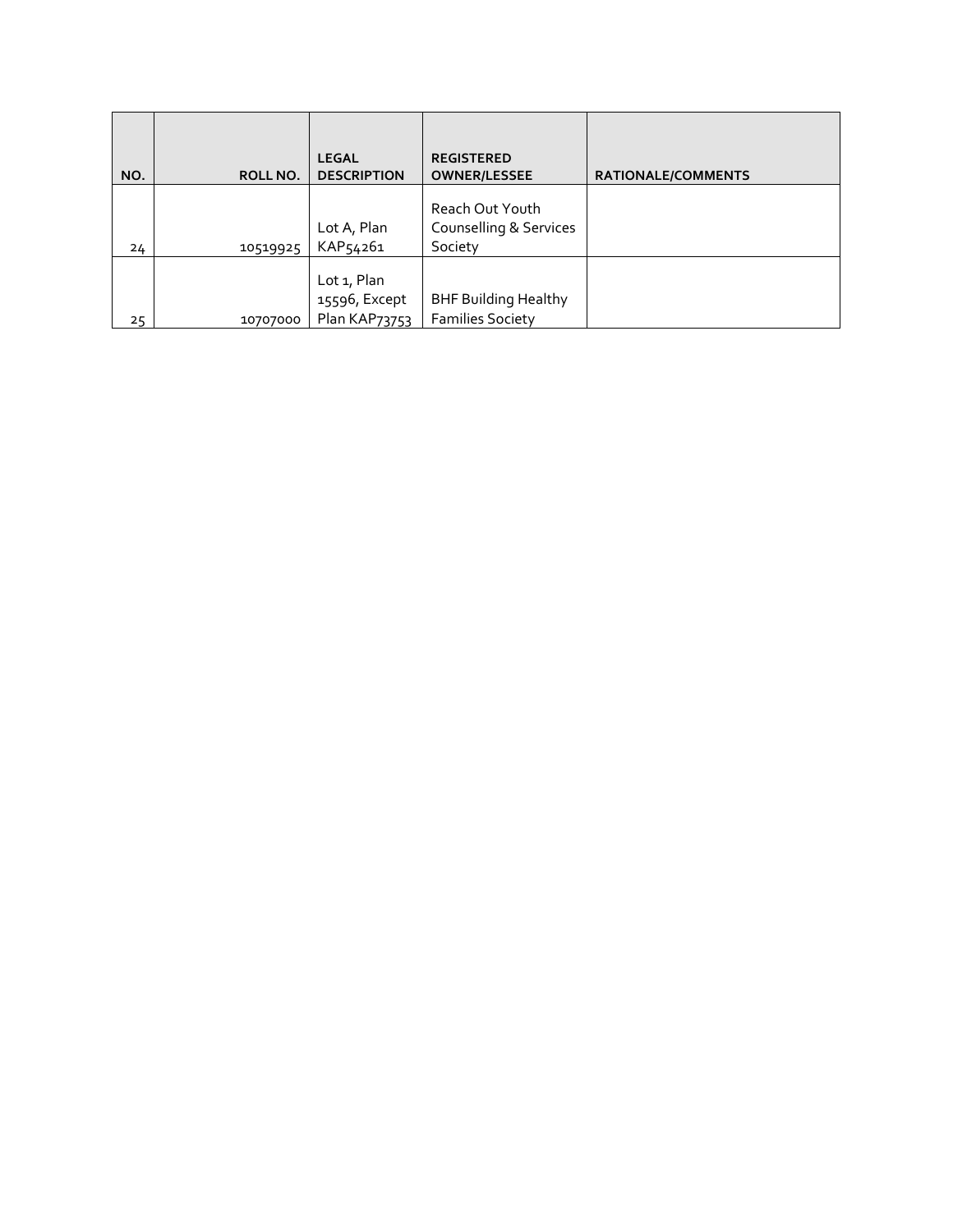# **Schedule F – Public Park or Recreation Ground, Public Athletic or Recreational**

| NO.            | ROLL NO. | <b>LEGAL</b><br><b>DESCRIPTION</b>             | REGISTERED<br><b>OWNER/LESSEE</b>                                           | RATIONALE/COMMENTS                                                                                                                                                                                                           |
|----------------|----------|------------------------------------------------|-----------------------------------------------------------------------------|------------------------------------------------------------------------------------------------------------------------------------------------------------------------------------------------------------------------------|
| 1              | 571      | Part DL 14 (.727<br>Acres) Lot A,<br>Plan 5352 | Kelowna Lawn Bowling<br>Club / City of Kelowna                              |                                                                                                                                                                                                                              |
| $\overline{2}$ | 37220    | Lot 4, Plan 4921                               | Kelowna Badminton<br>Club/City of Kelowna                                   |                                                                                                                                                                                                                              |
| 3              | 73507    | Lot 2, Plan<br>32159                           | City of<br>Kelowna/Kelowna<br>Cricket Club                                  |                                                                                                                                                                                                                              |
| 4              | 80966    | Lot B, Plan<br>KAP76448                        | Kelowna Major Men's<br><b>Fastball Association /</b><br>City of Kelowna     | No Change in Status as liquor license held by<br>CofK not organization.                                                                                                                                                      |
| 5              | 80967    | Lot A, Plan<br>KAP76448                        | Kelowna Curling Club /<br>City of Kelowna                                   | Criteria # 7: 2,000 sq ft taxable as areas<br>primary use is liquor/food services.                                                                                                                                           |
| 6              | 83521    | Lot 1, Plan<br>EPP29214                        | Kelowna Yacht Club                                                          | Criteria # 6: Approx 21, 168 sq ft (88%)<br>taxable as the principal use of this portion of<br>the property is not directly related to<br>principal purpose of organization owning the<br>property (rental/lease/restaurant) |
| 7              | 4009000  | Plan 2020,<br>Parcel A, PCL A<br>(KG34204)     | Kelowna & District Fish<br>& Game Club                                      | Exempting non-commercial and non-<br>residential class only                                                                                                                                                                  |
| 8              | 4078511  | Lot 2, KAP80134                                | City of Kelowna                                                             | H2O Centre to be exempted except for space<br>occupied by current tenant "Jugo Juice"<br>which is taxed under it's own tax roll #<br>4078513                                                                                 |
| 9              | 4078511  | Lot 2, KAP80134                                | Kelowna United<br>Football Club/City of<br>Kelowna                          |                                                                                                                                                                                                                              |
| 10             | 4453000  | Lot $1 & 2$ , Plan<br>3067                     | East Kelowna<br>Community Hall<br>Association                               | Criteria#9: Caretaker Agreement in place                                                                                                                                                                                     |
| 11             | 4525505  | Lot 1, KAP61083                                | Central Okanagan Land<br>Trust / Central<br>Okanagan (Regional<br>District) | Land Conservation (Parkland)                                                                                                                                                                                                 |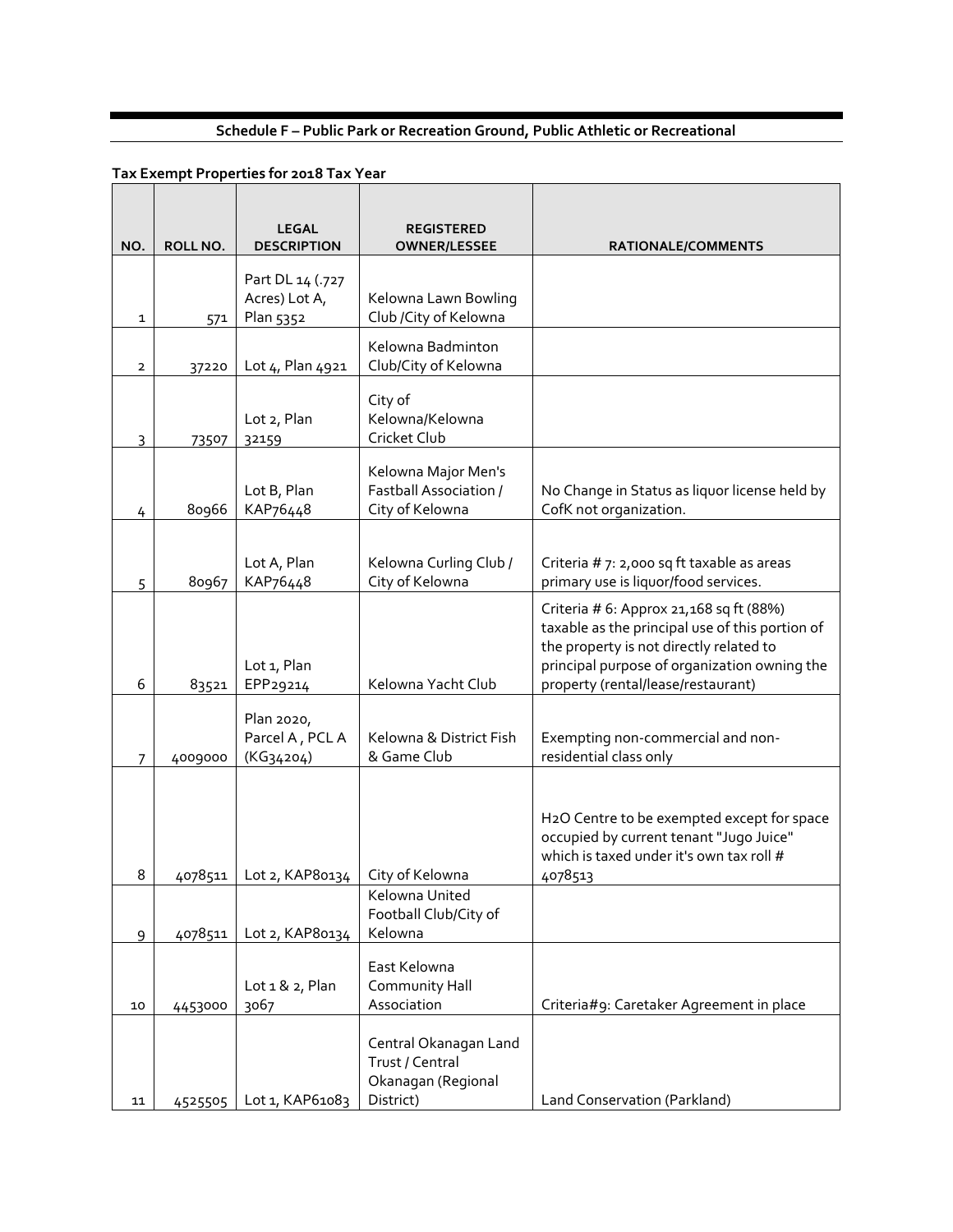| NO. | ROLL NO. | <b>LEGAL</b><br><b>DESCRIPTION</b> | <b>REGISTERED</b><br><b>OWNER/LESSEE</b>     | RATIONALE/COMMENTS                              |
|-----|----------|------------------------------------|----------------------------------------------|-------------------------------------------------|
|     |          |                                    |                                              |                                                 |
|     |          | Lot 1, Plan                        | Okanagan Gymnastic                           |                                                 |
| 12  | 6198705  | KAP91112                           | Centre / City of Kelowna                     |                                                 |
|     |          |                                    |                                              |                                                 |
|     |          |                                    |                                              |                                                 |
|     |          |                                    |                                              | Criteria #5: 1,200 sq ft taxable as primary use |
|     |          |                                    |                                              | of property not the principal purpose of the    |
|     |          | Lot B, Plan                        |                                              | organization <b>owning</b> the property         |
| 13  | 6225585  | KAP53836                           | <b>Rutland Park Society</b>                  | (Lease/Rental: Little Bloomers Daycare).        |
|     |          |                                    | Central Okanagan Land                        |                                                 |
|     |          |                                    | Trust / Central                              |                                                 |
| 14  | 6935000  | Part S 1/2 of SW<br>1/4            | Okanagan (Regional<br>District)              | Land Conservation (Parkland)                    |
|     |          |                                    |                                              |                                                 |
|     |          |                                    | Central Okanagan Land                        |                                                 |
|     |          | Part N 1/2 of SW                   | Trust / Central<br>Okanagan (Regional        |                                                 |
| 15  | 6936000  | 1/4                                | District)                                    | Land Conservation (Parkland)                    |
|     |          |                                    |                                              |                                                 |
|     |          | Lot Fr E 1/2 Sec<br>17, Twp 28 exc |                                              |                                                 |
| 16  | 6961000  | Plan B4553                         | Nature Trust of BC                           | Land Conservation (Parkland)                    |
|     |          |                                    |                                              |                                                 |
|     |          | Fr NE 1/4 Sec 17,                  |                                              |                                                 |
|     |          | Twp 28 SDYD,                       |                                              |                                                 |
|     |          | shown<br>Amended Plan              |                                              |                                                 |
|     |          | B <sub>4553</sub> , exc Plan       | Crown Provincial/                            |                                                 |
| 17  | 6962004  | 26911                              | Nature Trust of BC                           | Land Conservation (Parkland)                    |
|     |          | Lot A, Sec 17,                     |                                              |                                                 |
|     |          | Twp 28, Plan                       |                                              |                                                 |
| 18  | 6962006  | 41403                              | Nature Trust of BC                           | Land Conservation (Parkland)                    |
|     |          | Lot B, Plan                        |                                              |                                                 |
| 19  | 6962008  | 41403                              | Nature Trust of BC                           | Land Conservation (Parkland)                    |
|     | 6974000- | Lot 11, Sec. 22,                   | <b>Scout Properties</b>                      |                                                 |
| 20  | 6974001  | Plan 4080                          | (BC/Yukon) Ltd                               |                                                 |
|     |          | Lot 11, Sec. 22,                   | <b>Scout Properties</b>                      |                                                 |
| 21  | 6976000  | Plan 4080                          | (BC/Yukon) Ltd                               | Criteria #9: Caretaker Agreement in place       |
|     |          |                                    | Kelowna Outrigger                            |                                                 |
| 22  | 9461001  | Lot B, DL 14, LD<br>41, KAP 10727  | Racing Canoe Club<br>Society/City of Kelowna |                                                 |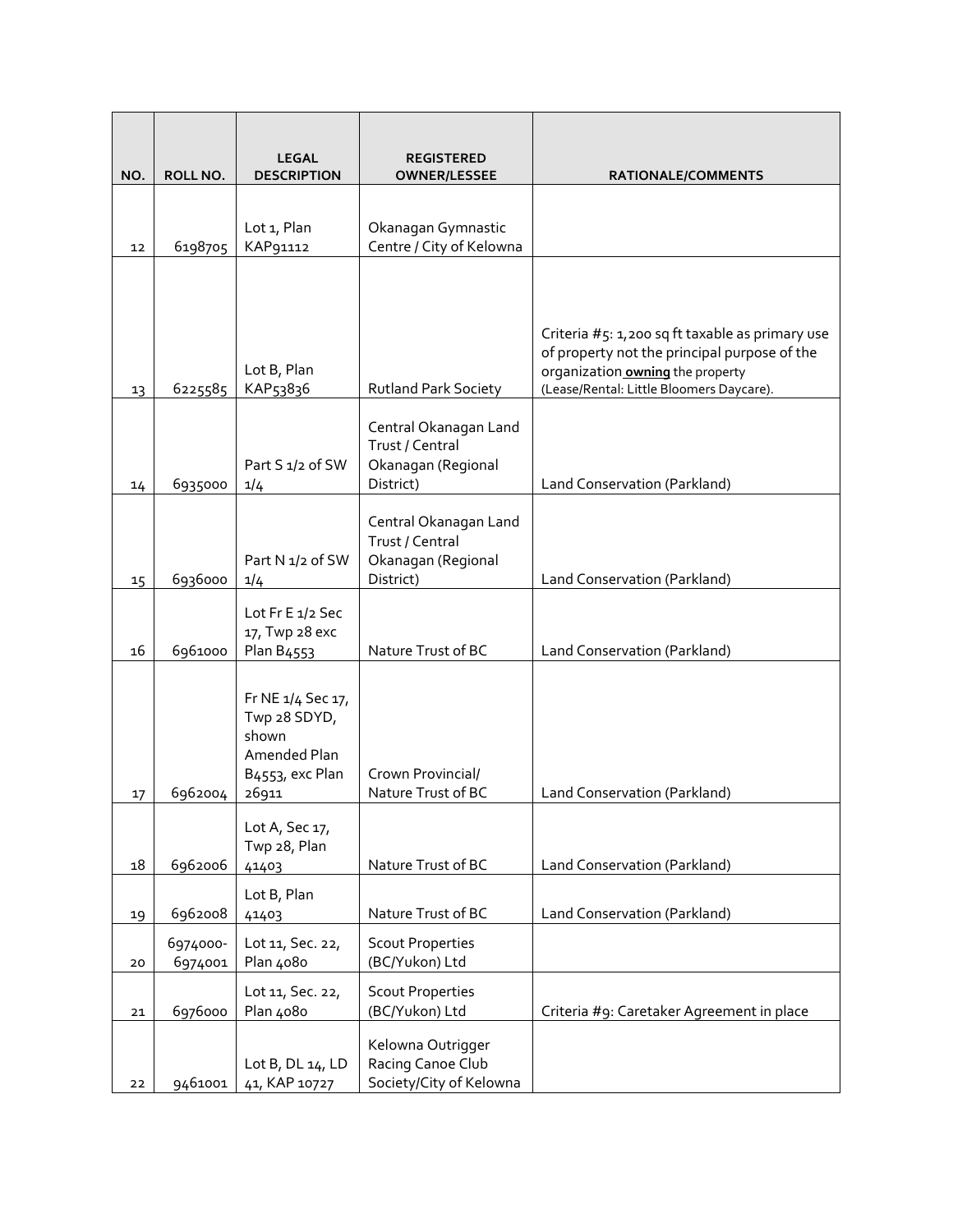|     |                 | <b>LEGAL</b>       | <b>REGISTERED</b>              |                                           |
|-----|-----------------|--------------------|--------------------------------|-------------------------------------------|
| NO. | <b>ROLL NO.</b> | <b>DESCRIPTION</b> | <b>OWNER/LESSEE</b>            | <b>RATIONALE/COMMENTS</b>                 |
|     |                 |                    |                                |                                           |
|     |                 |                    | Kelowna Outrigger              |                                           |
|     |                 | Lot 2, DL 14, LD   | Racing Canoe Club              |                                           |
| 23  | 9472588         | 41, KAP53240       | Society/City of Kelowna        | Criteria #9: Caretaker Agreement in place |
|     |                 |                    |                                |                                           |
| 24  | 10776000        | Plan 9359, Lot 2   | Kelowna Riding Club            | Criteria #9: Caretaker Agreement in place |
|     |                 |                    |                                |                                           |
|     |                 | Lot 1, Plan        | Kelowna Minor Fastball         |                                           |
| 25  | 11151004        | 11796              | Society/City of Kelowna        |                                           |
|     |                 |                    |                                |                                           |
|     | 11501989        |                    | Central Okanagan Small         |                                           |
|     |                 | Lot 1, Plan        | <b>Boat Association / City</b> |                                           |
| 26  | 11501979        | 35229              | of Kelowna                     | Criteria #9: Caretaker Agreement in place |
|     |                 |                    |                                |                                           |
|     |                 |                    | Okanagan Mission               |                                           |
|     |                 | Lot 1, Plan        | Community Hall                 |                                           |
| 27  | 12184556        | KAP69898           | Association                    |                                           |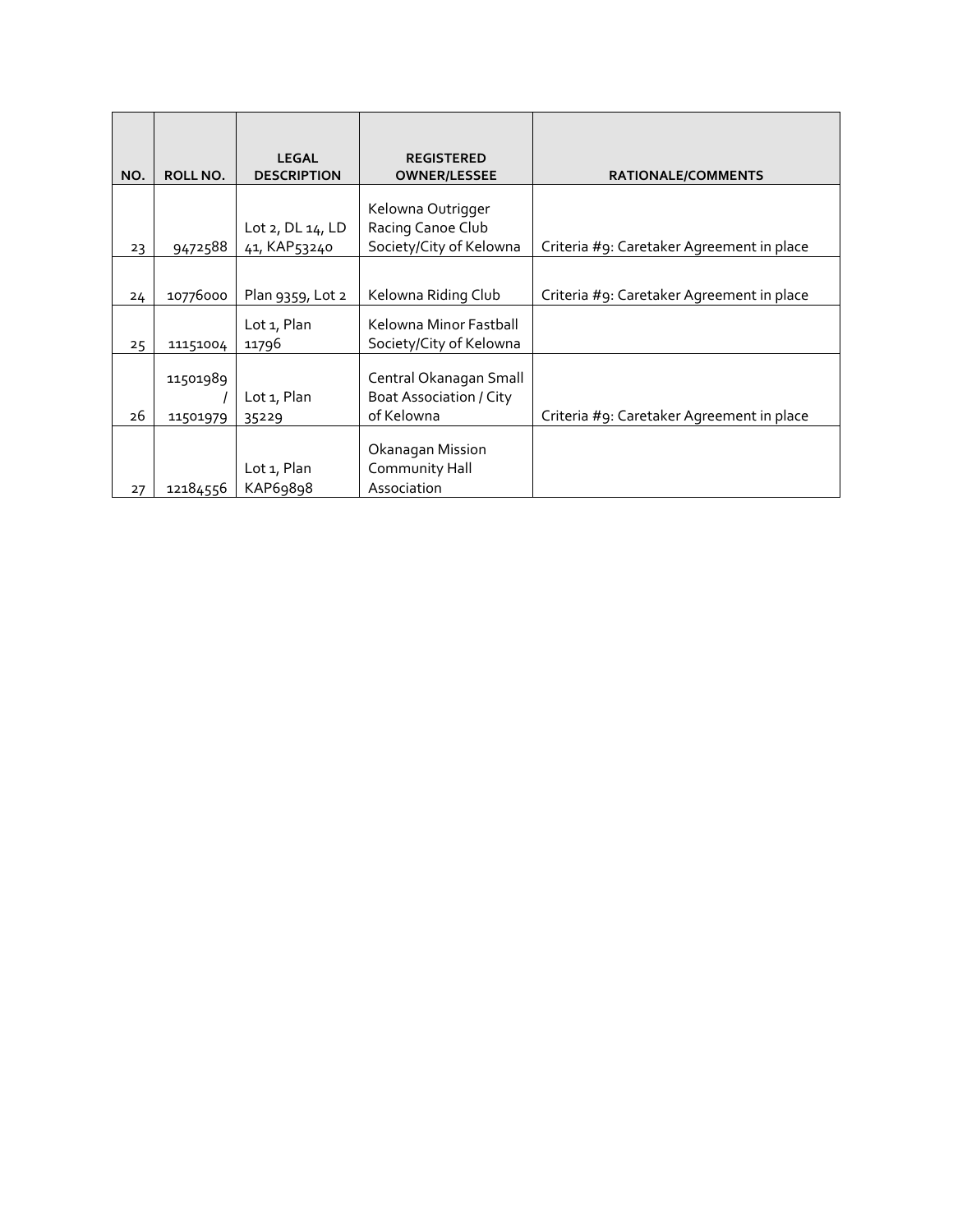### **Schedule G - Cultural**

| NO.            | ROLL NO. | <b>LEGAL</b><br><b>DESCRIPTION</b>  | <b>REGISTERED</b><br><b>OWNER/LESSEE</b>             | <b>RATIONALE/COMMENTS</b>                                                                                                                                                                                                                                                                                                                                                                                                                                                      |
|----------------|----------|-------------------------------------|------------------------------------------------------|--------------------------------------------------------------------------------------------------------------------------------------------------------------------------------------------------------------------------------------------------------------------------------------------------------------------------------------------------------------------------------------------------------------------------------------------------------------------------------|
| $\mathbf{1}$   | 950      | Lot 1, Block 12,<br><b>Plan 202</b> | Centre Cultural<br>François De L'<br>Okanagan        |                                                                                                                                                                                                                                                                                                                                                                                                                                                                                |
| $\overline{2}$ | 1830     | Lot 49, Plan<br>262, Blk 15         | Kelowna Canadian<br>Italian Club                     |                                                                                                                                                                                                                                                                                                                                                                                                                                                                                |
| 3              | 38641    | Lot A, Plan<br>5438                 | Kelowna Museums<br>Society / City of<br>Kelowna      |                                                                                                                                                                                                                                                                                                                                                                                                                                                                                |
| 4              | 38644    | Plan 5438, D.L.<br>139              | Kelowna Museums<br>Society / City of<br>Kelowna      |                                                                                                                                                                                                                                                                                                                                                                                                                                                                                |
| 5              | 75959    | Lot 2, Plan<br>37880                | Kelowna Music<br>Society                             |                                                                                                                                                                                                                                                                                                                                                                                                                                                                                |
| 6              | 77062    | Lot 1, Plan<br>42511                | City of<br>Kelowna/Kelowna<br><b>Museums Society</b> | Criterion # 3: 200 sq ft taxable as area's<br>primary purpose is gift shop.<br>Per Policy 327:" Non-profit organizations<br>conducting retail and/or commercial activity<br>and charging rates or fees at market value are<br>considered to be in competition with for-profit<br>businesses and will not be eligible for tax<br>exemption." Note: The portion of the Wine<br>Museum which is a gift shop is taxable -<br>Approx. 1.8% of the Laurel Building (200 sq.<br>ft.). |
|                |          |                                     | Kelowna Art                                          |                                                                                                                                                                                                                                                                                                                                                                                                                                                                                |
| 7              | 79932    | Lot A, Plan<br>KAP67454             | Gallery/City of<br>Kelowna                           |                                                                                                                                                                                                                                                                                                                                                                                                                                                                                |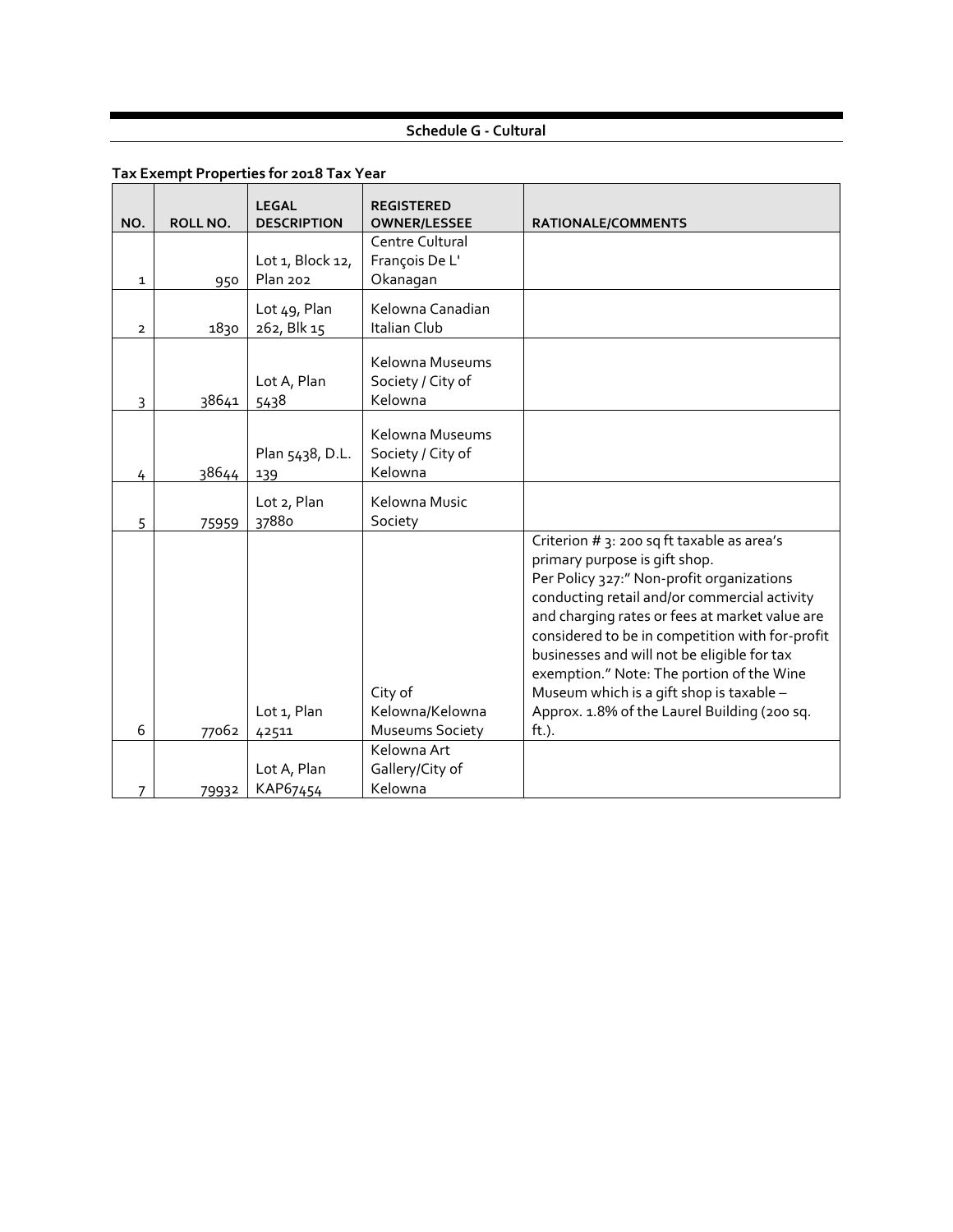|     |          | <b>LEGAL</b>       | <b>REGISTERED</b>            |                                                |
|-----|----------|--------------------|------------------------------|------------------------------------------------|
| NO. | ROLL NO. | <b>DESCRIPTION</b> | <b>OWNER/LESSEE</b>          | RATIONALE/COMMENTS                             |
|     |          |                    |                              | The following areas will be Exempt- (80250)    |
|     |          |                    |                              | Centre Roll 80250 - Society area 37,034        |
|     |          |                    |                              | Theatre Kelowna 892 sq ft                      |
|     |          |                    |                              | Okanagan Artists Alternative                   |
|     |          |                    |                              | Association (2 areas) 2,058 sq ft              |
|     |          |                    |                              | Ponderosa Spinners and Weavers area 409 sq     |
|     |          |                    |                              | ft                                             |
|     |          |                    |                              | Music Room 520 sq. ft.                         |
|     |          |                    |                              | Potters Addict 1589 sq ft                      |
|     |          |                    |                              | Roll 80259 - Cool Arts Society 429 sq ft       |
|     |          |                    |                              | Roll 80252 - New Vintage Theatre (non-profit)  |
|     |          |                    |                              | $1,185$ sq ft                                  |
|     |          |                    |                              | Non-exempt areas - total 3178 ft.              |
|     |          |                    |                              | 80251 KVPACS Bistro 1,236 sqft                 |
|     |          |                    |                              | 80255 Angie Bonten, Trina Ganson, Sara         |
|     |          |                    |                              | Parsons studio 350 sq ft                       |
|     |          |                    |                              | 80256 Mal Gagnon studio area 428 sq ft         |
|     |          |                    | Kelowna Visual &             | 80257 Crystal Przybille studio area 370 sq ft  |
|     |          |                    | Performing Arts              | 80258 LaLuz Art Glass (Joanne McKeachnie)      |
|     |          | Lot $A_{I}$        | Centre Society / City        | 444 sq. ft.                                    |
| 8   | 80250    | KAP67454           | of Kelowna                   | 80260 Brandy Marsh 350 sq ft                   |
|     |          |                    | Kelowna Visual &             |                                                |
|     |          |                    | Performing Arts              |                                                |
|     |          | Lot $A_{I}$        | Centre Society / City        |                                                |
| 9   | 80252    | KAP67454           | of Kelowna                   |                                                |
|     |          |                    | Kelowna Visual &             |                                                |
|     |          |                    | Performing Arts              |                                                |
|     |          | Lot $A_{\iota}$    | Centre Society / City        |                                                |
| 10  | 80259    | KAP67456           | of Kelowna                   |                                                |
|     |          |                    | Okanagan Symphony            |                                                |
|     |          | Lot $1$ ,          | Society/City of              |                                                |
| 11  | 83355    | KAP92254           | Kelowna                      |                                                |
|     |          |                    | Okanagan Regional            |                                                |
|     |          | Lot 3, Plan        | Library / City of            |                                                |
|     |          | KAP 57837, DL      | Kelowna Library              |                                                |
| 12  | 83731    | 139                | Society                      |                                                |
|     |          | Lot $101$          |                              |                                                |
| 13  | 7212624  | KAP72245           | <b>Westbank First Nation</b> |                                                |
|     |          |                    |                              |                                                |
|     |          |                    |                              |                                                |
|     |          | Lot B, Plan        | German - Canadian            | Criteria #7: 4,413 sq ft taxable as areas      |
| 14  | 10349220 | 28112              | Harmonie Club                | primary purpose is liquor and or meal services |
|     |          | Lots 15 and 16,    |                              |                                                |
|     |          | Blk. 7, Plan       | Central Okanagan             |                                                |
| 15  | 10388000 | 415B               | <b>Heritage Society</b>      | Criteria #9: Caretaker agreement in place.     |
|     |          |                    | Roman Catholic               |                                                |
|     |          | Lot A, Plan        | <b>Bishop of Nelson</b>      |                                                |
| 16  | 10768001 | 6710               | Pandosy Mission              |                                                |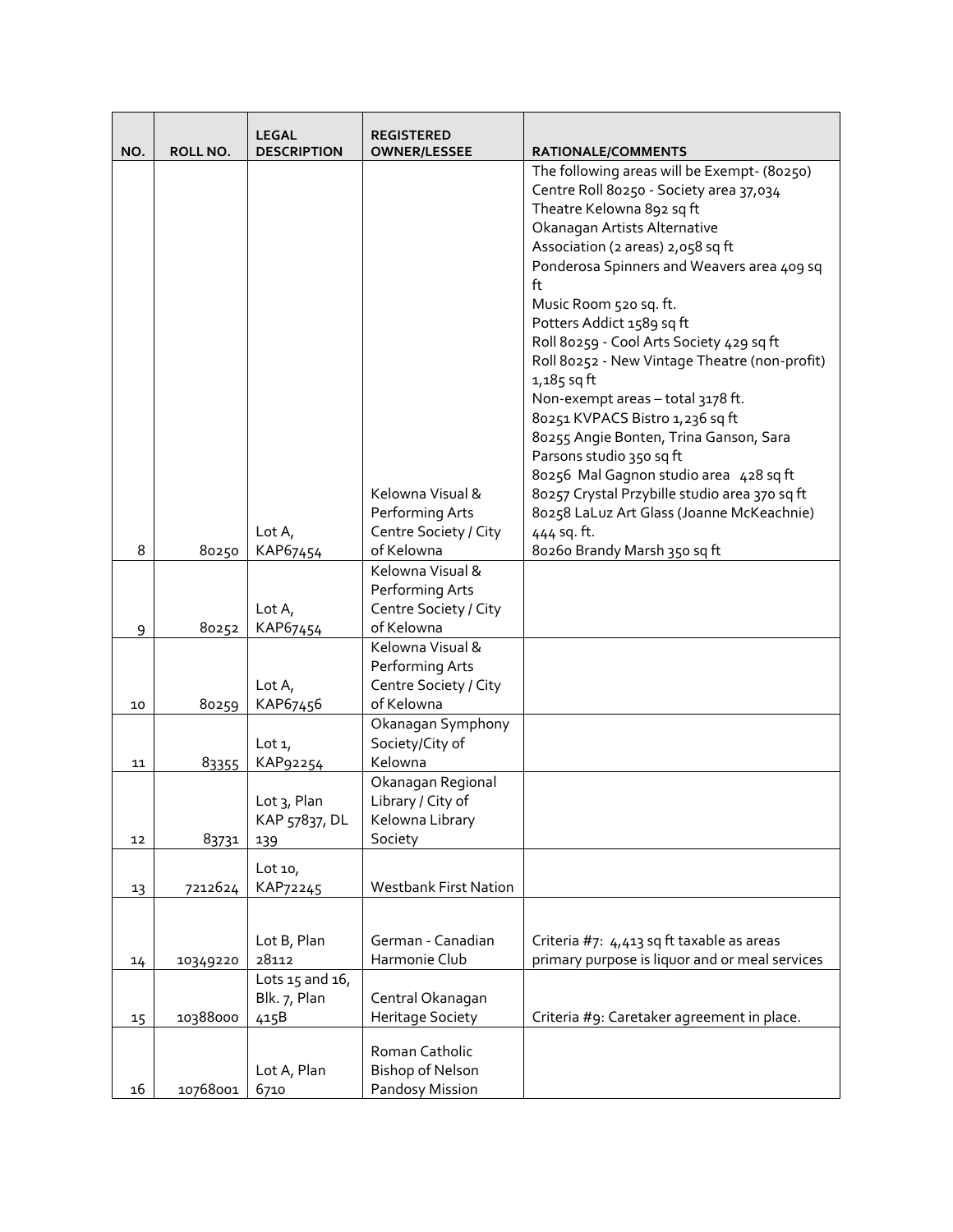# **Schedule H – Other Non-Profit Societies**

| NO.            | ROLL NO.             | <b>LEGAL</b><br><b>DESCRIPTION</b>                                                           | <b>REGISTERED</b><br><b>OWNER/LESSEE</b>                                 | RATIONALE/COMMENTS                                                                                                                                                                                                                                                                                         |
|----------------|----------------------|----------------------------------------------------------------------------------------------|--------------------------------------------------------------------------|------------------------------------------------------------------------------------------------------------------------------------------------------------------------------------------------------------------------------------------------------------------------------------------------------------|
|                |                      |                                                                                              |                                                                          |                                                                                                                                                                                                                                                                                                            |
| $\mathbf{1}$   | 16670                | Lot 16, Plan 1303                                                                            | Kelowna Yoga House<br>Society                                            | Criteria #4: No Change in Status. Per Policy<br>327: house on property used by society &<br>similar programs offered at Sport & Rec.                                                                                                                                                                       |
| $\overline{2}$ | 23360                | Lot 7, Plan 2498                                                                             | Columbus Holding<br>Society                                              |                                                                                                                                                                                                                                                                                                            |
| $\overline{3}$ | 28740                | Lot 8, Plan 3398                                                                             | Kelowna Centre for<br>Positive Living Society                            |                                                                                                                                                                                                                                                                                                            |
| 4              | 70030                | Lot A, Plan<br>28311                                                                         | Columbus Holding<br>Society                                              | Criteria #5: Upper floor & main floor fully<br>taxable as primary use of property not the<br>principal purpose of the organization owning<br>the property (lease/rental upper floor - Inn From<br>the Cold, main floor Lease/Rental Taxable-Right<br>to Life, basement 100% Exempt: Knights of<br>Columbus |
| 5              | 77364                | Lot A, Plan<br>43658                                                                         | Kelowna Sr. Citizens<br>Society of BC                                    | Criteria #9: Caretaker agreement in place.                                                                                                                                                                                                                                                                 |
| 6              | 5763001              | Lot A, Plan<br>KAP82536                                                                      | Kelowna General<br><b>Hospital Foundation</b>                            |                                                                                                                                                                                                                                                                                                            |
| 7              | 6198706              | Lot 1, Plan<br>KAP91112,<br>Safety Village<br>Lease only (.739<br>ac.) (Parent<br>06198.702) | Kelowna & District<br>Safety Council Society /<br>City of Kelowna        |                                                                                                                                                                                                                                                                                                            |
| 8              | 6199682              | Lot 2, Plan<br>39917                                                                         | <b>Father DeLestre</b><br>Columbus (2009)<br>Society                     |                                                                                                                                                                                                                                                                                                            |
| 9              | 10759011             | Lot 11, Plan 515,<br>Blk 1                                                                   | <b>BC Society for</b><br>Prevention of Cruelty to<br>Animals             |                                                                                                                                                                                                                                                                                                            |
| 10             | 6371365 -<br>6371403 | Lot 1-39, Plan<br>KAS384                                                                     | The Society of Housing<br>Opportunities and<br>Progressive<br>Employment | Partial Exemption based on difference - one<br>parcel vs. individual strata units                                                                                                                                                                                                                          |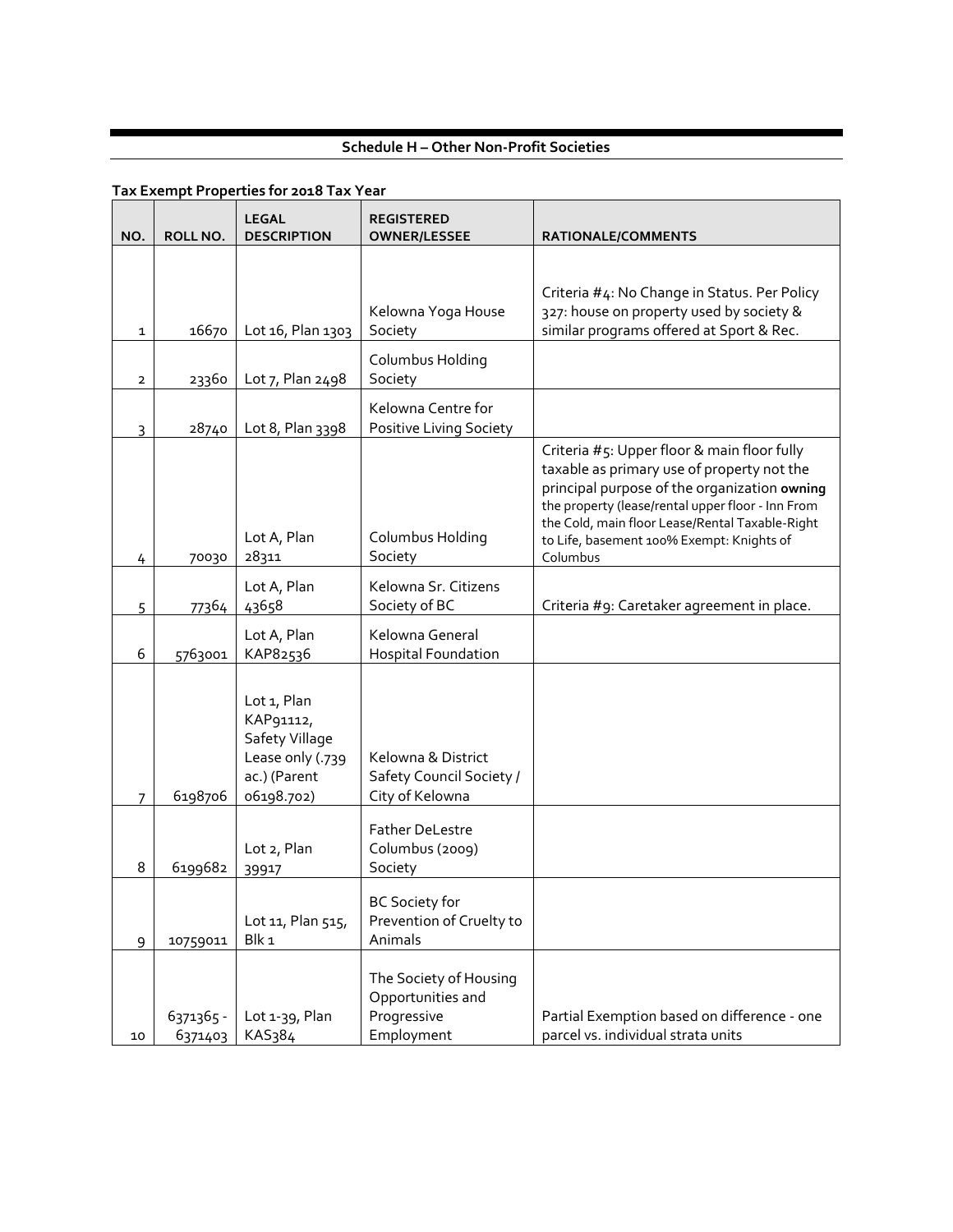| <b>Schedule</b>                  | <b>Property Classification</b>   | 2018      | 2019         | 2020         |
|----------------------------------|----------------------------------|-----------|--------------|--------------|
|                                  |                                  |           |              |              |
| <b>A</b> - Places of Worship     |                                  |           |              |              |
|                                  | Class 01 - Residential           | 703       | 724          | 742          |
|                                  | Class 06 - Business              | 23,707    | 24,411       | 25,027       |
|                                  | Class 08 - Recreation/Non-Profit | 263,424   | 271,249      | 278,089      |
|                                  | <b>Total Municipal Taxes</b>     | \$287,834 | \$296,384    | \$303,858    |
| <b>B</b> - Private Schools       |                                  |           |              |              |
|                                  | Class 01 - Residential           | $\Omega$  | $\mathbf{0}$ | $\mathbf{0}$ |
|                                  | Class 06 - Business              | 169,693   | 174,733      | 179,137      |
|                                  | Class 08 - Recreation/Non-Profit | 12,276    | 12,641       | 12,960       |
|                                  | <b>Total Municipal Taxes</b>     | \$181,969 | \$187,374    | \$192,097    |
| C - Hospitals                    |                                  |           |              |              |
|                                  | Class 01 - Residential           | $\Omega$  | $\theta$     | $^{(1)}$     |
|                                  | Class 06 - Business              | 17,151    | 17,660       | 18,105       |
|                                  | Class 08 - Recreation/Non-Profit | 0         | $\Omega$     | 0            |
|                                  | <b>Total Municipal Taxes</b>     | \$17,151  | \$17,660     | \$18,105     |
|                                  |                                  |           |              |              |
| <b>D</b> - Special Needs Housing |                                  |           |              |              |
|                                  | Class 01 - Residential           | 55,134    | 56,772       | 58,202       |
|                                  | Class 06 - Business              | 6,791     | 6,992        | 7,168        |
|                                  | Class 08 - Recreation/Non-Profit | 0         | $\Omega$     | $\Omega$     |
|                                  | <b>Total Municipal Taxes</b>     | \$61,925  | \$63,764     | \$65,370     |
| <b>E</b> -Social Services        |                                  |           |              |              |
|                                  | Class 01 - Residential           | 10,703    | 11,021       | 11,299       |
|                                  | Class 06 - Business              | 238,152   | 245,224      | 251,406      |
|                                  | Class 08 - Recreation/Non-Profit | 2,524     | 2,599        | 2,664        |
|                                  | <b>Total Municipal Taxes</b>     | \$251,379 | \$258,844    | \$265,369    |

#### **F - Public Park or Recreation Ground, Public Athletic or Recreational**

| Class 01 - Residential           | 69.983    | 72,062    | 73,876    |
|----------------------------------|-----------|-----------|-----------|
| Class 06 - Business              | 81.177    | 83.588    | 85,694    |
| Class 08 - Recreation/Non-Profit | 291.771   | 300.437   | 308,009   |
| <b>Total Municipal Taxes</b>     | \$442.931 | \$456,087 | \$467,579 |

#### **G - Cultural**

| Class 01 - Residential           | 101       | 104       | 106       |
|----------------------------------|-----------|-----------|-----------|
| Class 06 - Business              | 355.312   | 365,864   | 375,083   |
| Class 08 - Recreation/Non-Profit | 9.541     | 9.824     | 10.071    |
| <b>Total Municipal Taxes</b>     | \$364,954 | \$375,792 | \$385,260 |